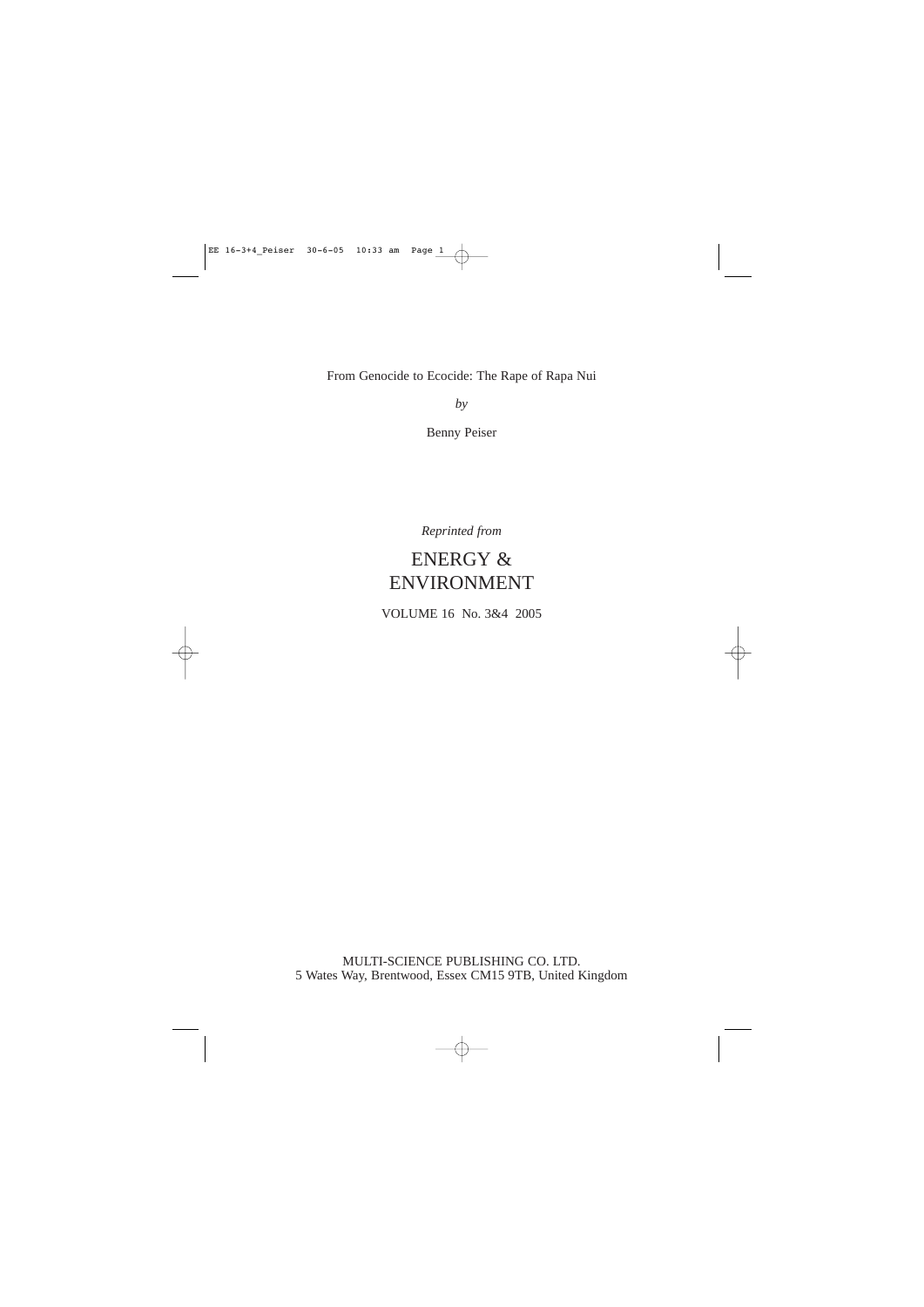# **FROM GENOCIDE TO ECOCIDE: THE RAPE OF** *RAPA NUI*

# **Benny Peiser**

*Liverpool John Moores University, Faculty of Science, Liverpool L3 2ET, UK. Email: b.j.peiser@livjm.ac.uk*

# **ABSTRACT**

The 'decline and fall' of Easter Island and its alleged self-destruction has become the poster child of a new environmentalist historiography, a school of thought that goes hand-in-hand with predictions of environmental disaster. Why did this exceptional civilisation crumble? What drove its population to extinction? These are some of the key questions Jared Diamond endeavours to answer in his new book *Collapse: How Societies Choose to Fail or Survive*. According to Diamond, the people of Easter Island destroyed their forest, degraded the island's topsoil, wiped out their plants and drove their animals to extinction. As a result of this selfinflicted environmental devastation, its complex society collapsed, descending into civil war, cannibalism and self-destruction. While his theory of *ecocide* has become almost paradigmatic in environmental circles, a dark and gory secret hangs over the premise of Easter Island's self-destruction: an actual genocide terminated Rapa Nui's indigenous populace and its culture. Diamond, however, ignores and fails to address the true reasons behind Rapa Nui's collapse. Why has he turned the victims of cultural and physical extermination into the perpetrators of their own demise? This paper is a first attempt to address this disquieting quandary. It describes the foundation of Diamond's environmental revisionism and explains why it does not hold up to scientific scrutiny.

#### **INTRODUCTION**

Of all the vanished civilisations, no other has evoked as much bafflement, incredulity and conjecture as the Pacific island of *Rapa Nui* (Easter Island). This tiny patch of land was discovered by European explorers more than three hundred years ago amidst the vast space that is the South Pacific Ocean. Its civilisation attained a level of social complexity that gave rise to one of the most advanced cultures and technological feats of Neolithic societies anywhere in the world. Easter Island's stone-working skills and proficiency were far superior to any other Polynesian culture, as was its unique writing system. This most extraordinary society developed, flourished and persisted for perhaps more than one thousand years – before it collapsed and became all but extinct.

Why did this exceptional civilisation crumble? What drove its population to extinction? These are some of the key questions Jared Diamond endeavours to answer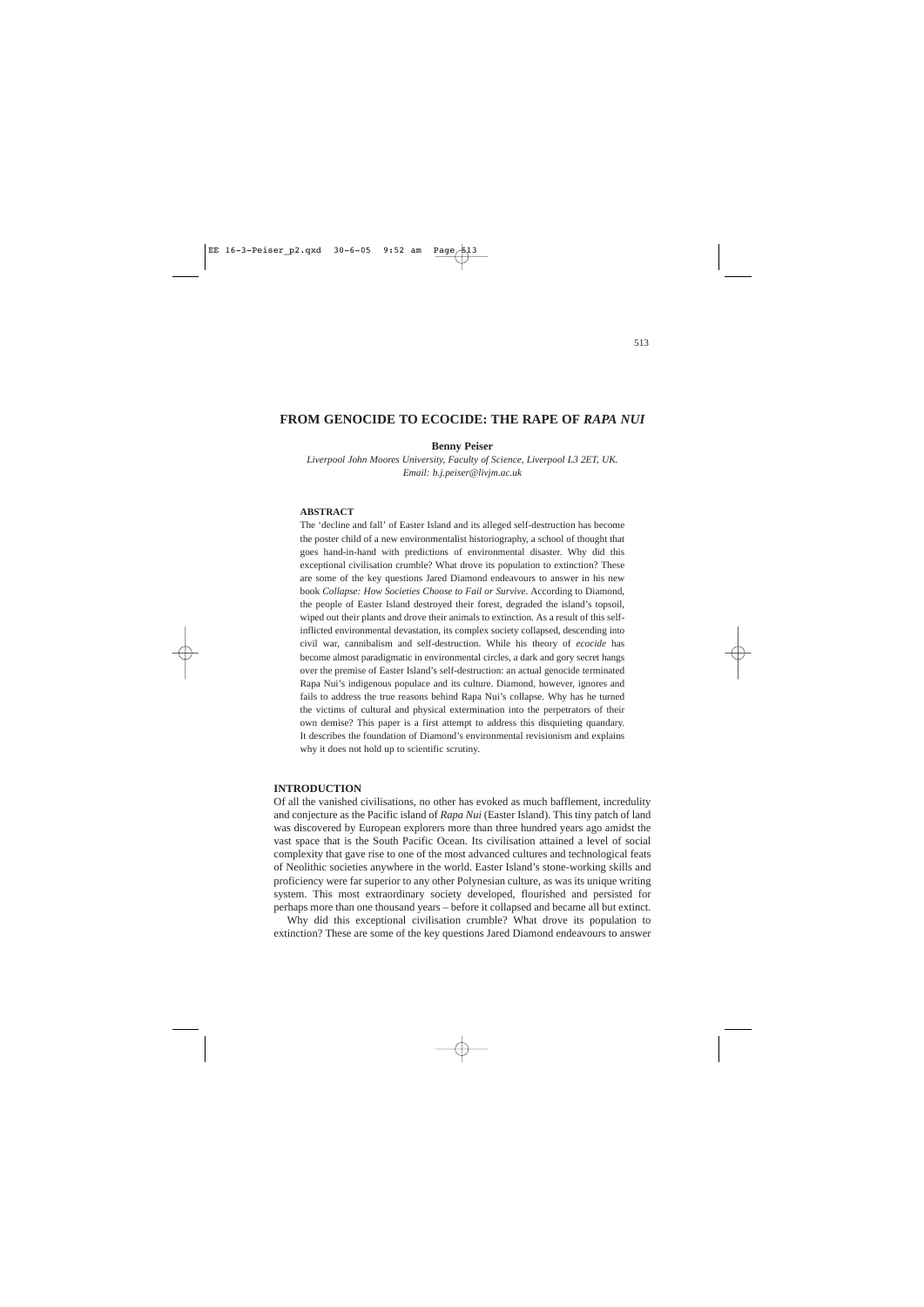in his new book *Collapse: How Societies Choose to Fail or Survive* (Diamond, 2005) in a chapter which focuses on Easter Island.

Diamond's saga of the decline and fall of Easter Island is straightforward and can be summarised in a few words: Within a few centuries after the island was settled, the people of Easter Island destroyed their forest, degraded the island's topsoil, wiped out their plants and drove their animals to extinction. As a result of this self-inflicted environmental devastation, its complex society collapsed, descending into civil war, cannibalism and self-destruction. When Europeans discovered the island in the  $18<sup>th</sup>$ century, they found a crashed society and a deprived population of survivors who subsisted among the ruins of a once vibrant civilisation.

Diamond's key line of reasoning is not difficult to grasp: Easter Island's cultural decline and collapse occurred *before* Europeans set foot on its shores. He spells out in no uncertain terms that the island's downfall was entirely self-inflicted: "It was the islanders themselves who had destroyed their own ancestor's work" (Diamond, 2005).

Lord May, the President of Britain's Royal Society, recently condensed Diamond's theory of environmental suicide in this way: "In a lecture at the Royal Society last week, Jared Diamond drew attention to populations, such as those on Easter Island, who denied they were having a catastrophic impact on the environment and were eventually wiped out, a phenomenon he called 'ecocide'" (May, 2005).

Diamond's theory has been around since the early 1980s. Since then, it has reached a mass audience due to a number of popular books and Diamond's own publications. As a result, the notion of ecological suicide has become the "orthodox model" of Easter Island's demise. "This story of self-induced eco-disaster and consequent selfdestruction of a Polynesian island society continues to provide the easy and uncomplicated shorthand for explaining the so-called cultural devolution of Rapa Nui society" (Rainbird, 2002).

The 'decline and fall' of Easter Island and its alleged self-destruction has become the poster child of the new environmentalist historiography, a school of thought that goes hand-in-hand with predictions of environmental disaster. Clive Ponting's *The Green History of the World* – for many years the main manifest of British eco-pessimism – begins his saga of ecological destruction and social degeneration with "The Lessons of Easter Island" (Ponting, 1992:1ff.). Others view Easter Island as a microcosm of planet Earth and consider the former's bleak fate as symptomatic for what awaits the whole of humanity. Thus, the story of Easter Island's *environmental suicide* has become the prime case for the gloomiest of grim eco-pessimism. After more than 30 years of palaeo-environmental research on Easter Island, one of its leading experts comes to an extremely gloomy conclusion: "It seems […] that ecological sustainability may be an impossible dream. The revised Club of Rome predictions show that it is not very likely that we can put of the crunch by more than a few decades. Most of their models still show economic decline by AD 2100. Easter Island still seems to be a plausible model for Earth Island." (Flenley, 1998:127).

From a political and psychological point of view, this imagery of a complex civilisation self-destructing is overwhelming. It portrays an impression of utter failure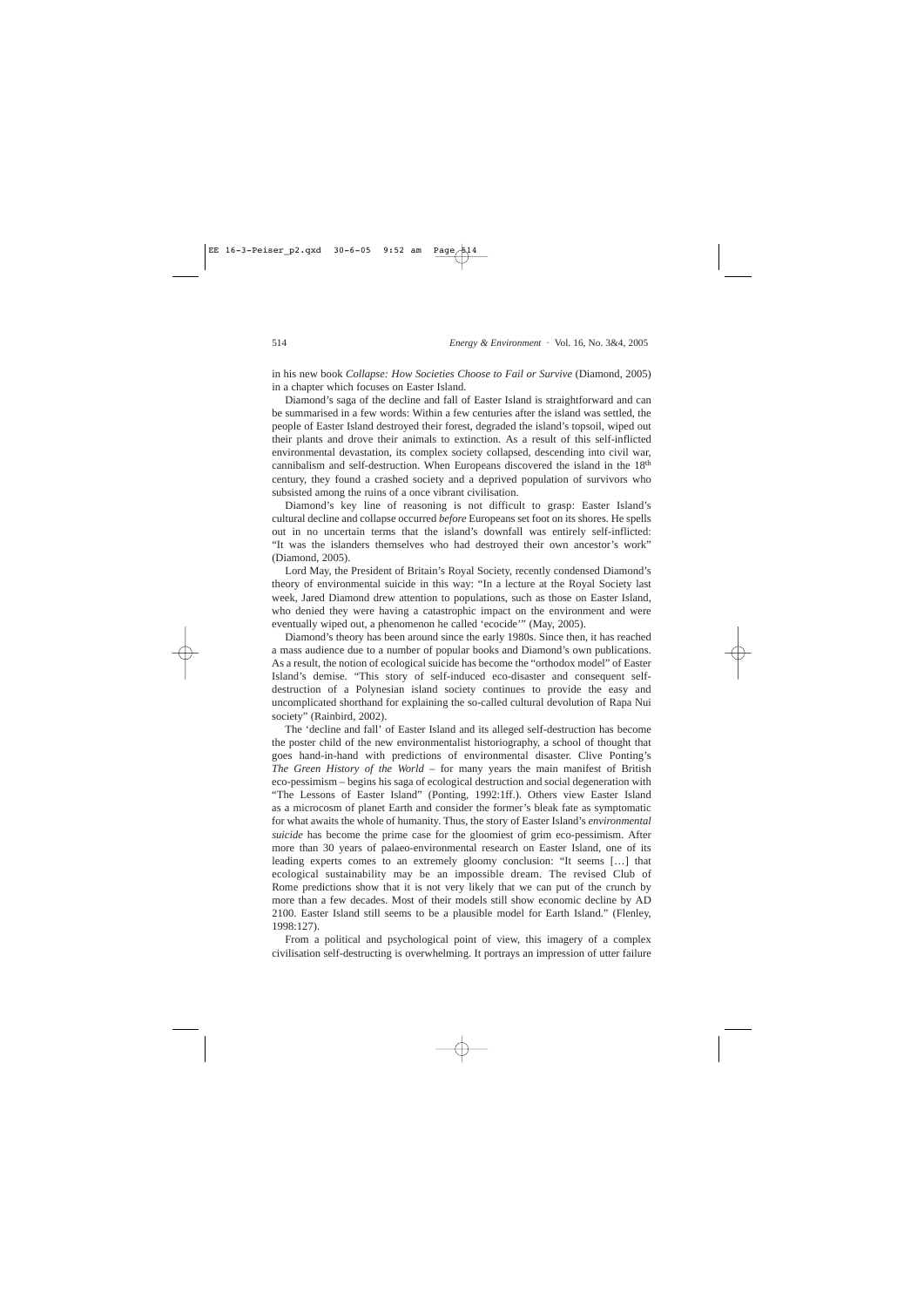that elicits shock and trepidation. It is in form of a shock-tactic when Diamond employs Rapa Nui's tragic end as a dire warning and a moral lesson for humanity today: "Easter [Island's] isolation makes it the clearest example of a society that destroyed itself by overexploiting its own resources. Those are the reasons why people see the collapse of Easter Island society as a metaphor, a worst-case scenario, for what may lie ahead of us in our own future" (Diamond, 2005).

While the theory of *ecocide* has become almost paradigmatic in environmental circles, a dark and gory secret hangs over the premise of Easter Island's selfdestruction: an actual genocide terminated Rapa Nui's indigenous populace and its culture. Diamond ignores, or neglects to address the true reasons behind Rapa Nui's collapse. Other researchers have no doubt that its people, their culture and its environment were destroyed to all intents and purposes by European slave-traders, whalers and colonists – and not by themselves! After all, the cruelty and systematic kidnapping by European slave-merchants, the near-extermination of the Island's indigenous population and the deliberate destruction of the island's environment has been regarded as "one of the most hideous atrocities committed by white men in the South Seas" (Métraux, 1957:38), "perhaps the most dreadful piece of genocide in Polynesian history" (Bellwood, 1978:363).

So why does Diamond maintain that Easter Island's celebrated culture, famous for its sophisticated architecture and giant stone statues, committed its own environmental *suicide*? How did the once well-known accounts about the "fatal impact" (Moorehead, 1966) of European disease, slavery and genocide – "the catastrophe that wiped out Easter Island's civilisation" (Métraux, *ibid.*) – turn into a contemporary parable of selfinflicted *ecocide*? In short, why have the victims of cultural and physical extermination been turned into the perpetrators of their own demise?

This paper is a first attempt to address this disquieting quandary. It describes the foundation of Diamond's environmental revisionism and explains why it does not hold up to scientific scrutiny.

#### **EASTER ISLAND'S 'MYSTERIES'**

Easter Island has probably been the subject of more hyperbole and speculation in proportion to its size than any other prehistoric place on Earth. Conjecture and bunkum might have been less significant but for the catastrophic end to the life of its people and the deliberate destruction of their culture which almost completely eradicated the memory of their own past.

Rapa Nui is the most isolated place of inhabited land in the world, located in the South Pacific. Separated by some 3,200 km from the nearest continent of South America, it was re-discovered in 1722 on Easter Day (hence its name) by the Dutch explorer Jacob Roggeveen. At the time, the island was inhabited by a population of Polynesian origin who had arrived on Easter Island many centuries earlier. Due to the island's extreme remoteness (2,000 km separate it from the nearest inhabited island), the inhabitants depended on the island's endowment of natural and marine resources.

Diamond's *historical* reconstruction is based largely on fallacious mythologies and legends. He claims that Easter Island's civilisation had collapsed and the building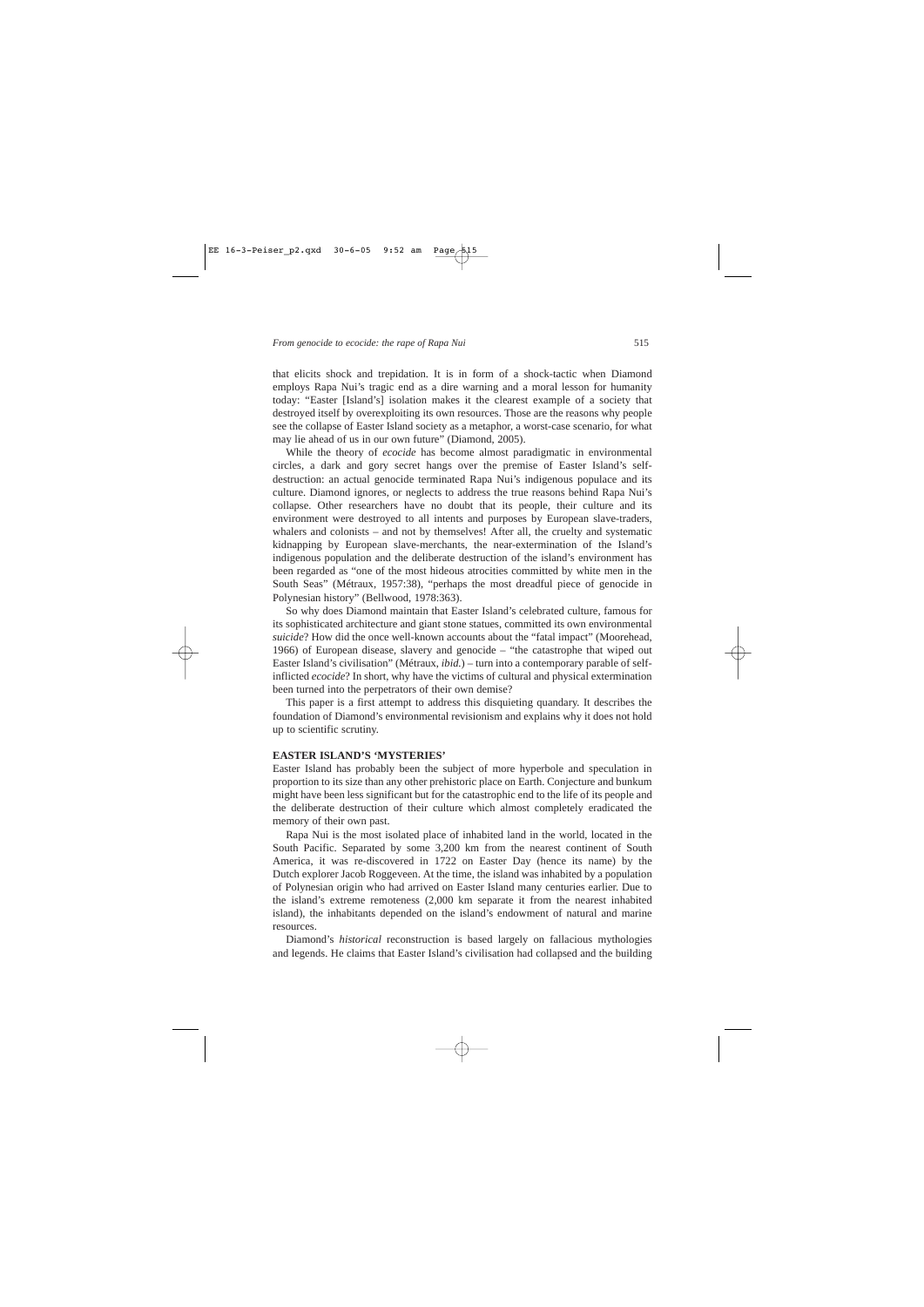of its famous statues ceased long before 1722, and that a catastrophic civil war and population crash toppled its culture shortly before Europeans discovered Easter Island.

It is generally agreed that Rapa Nui's oral traditions are untrustworthy and of relatively late origin; they are extremely contradictory and historically unreliable. As Bellwood (1978) emphasises: "By the time detailed observations were made in the 1880s, the old culture was virtually dead […] It is my own suspicion that none [of the traditions] are valid." Most of the information was "gleaned from a few surviving natives from the late nineteenth century onwards, by then decimated, demoralised and culturally impoverished population which had lost most of the collective culturalhistorical memory" (Flenley and Bahn, 2003).

In spite of this widely-held consensus among researchers, Diamond insists that these highly questionable records are reliable. In his view, "those traditions contain much evidently reliable information about life on Easter in the century or so before European arrival" (Diamond, 2005:88). Without his confidence in the reliance on mythology and concocted folklore, Diamond would lack any evidence for pre-European civil wars, cannibalism and societal collapse. After all, there is no compelling archaeological evidence for any of the key claims of societal dissolution and breakdown before the 18th century (Rainbird, 2002). Only by relying on incongruous myths and contradictory tales can Diamond weave a superficially coherent reconstruction of Rapa Nui's prehistory.

To understand how Diamond arrived at the premise of Easter Island's environmental self-destruction, we need to examine the foundations of his theory and that of his precursors. Diamond is not the first to suggest that environmental degradation rather than European complicity destroyed Easter Island's civilisation. The scientific hypothesis of ecological breakdown goes back to the beginnings of the environmental movement and was originally developed in the 1970s and '80s. The historical roots of the problems that underline this idea, however, go back to the  $18<sup>th</sup>$  century.

Some of the island's most conspicuous "riddles" and "mysteries" were noticed by the first European visitors. How could 'naked savages' living on an ostensibly treeless island ever build, transport and erect giant stone sculptures? Who destroyed them and why? These and other questions have obsessed generations of adventurers.

The biggest problem faced by researchers who have attempted to answer these questions is the fact that the information written down by European discoverers and early visitors is extremely limited in content and reliability. Most of the early visitors only stayed for a few days. They never inspected the entire island, let alone study in detail the social infrastructure or the cultural and religious behaviour of its indigenous population. The accounts and reports that cover the period between Easter's discovery in 1722 and the extermination of its culture 150 years later are fundamentally inconsistent and contradictory. When, at the start of the  $20<sup>th</sup>$  century, the first archaeological expeditions tried to reconstruct the island's history, they stumbled upon an exhausted terrain: the indigenous population had been almost completely annihilated, its culture and natural habitat destroyed as a result of physical, cultural and environmental obliteration.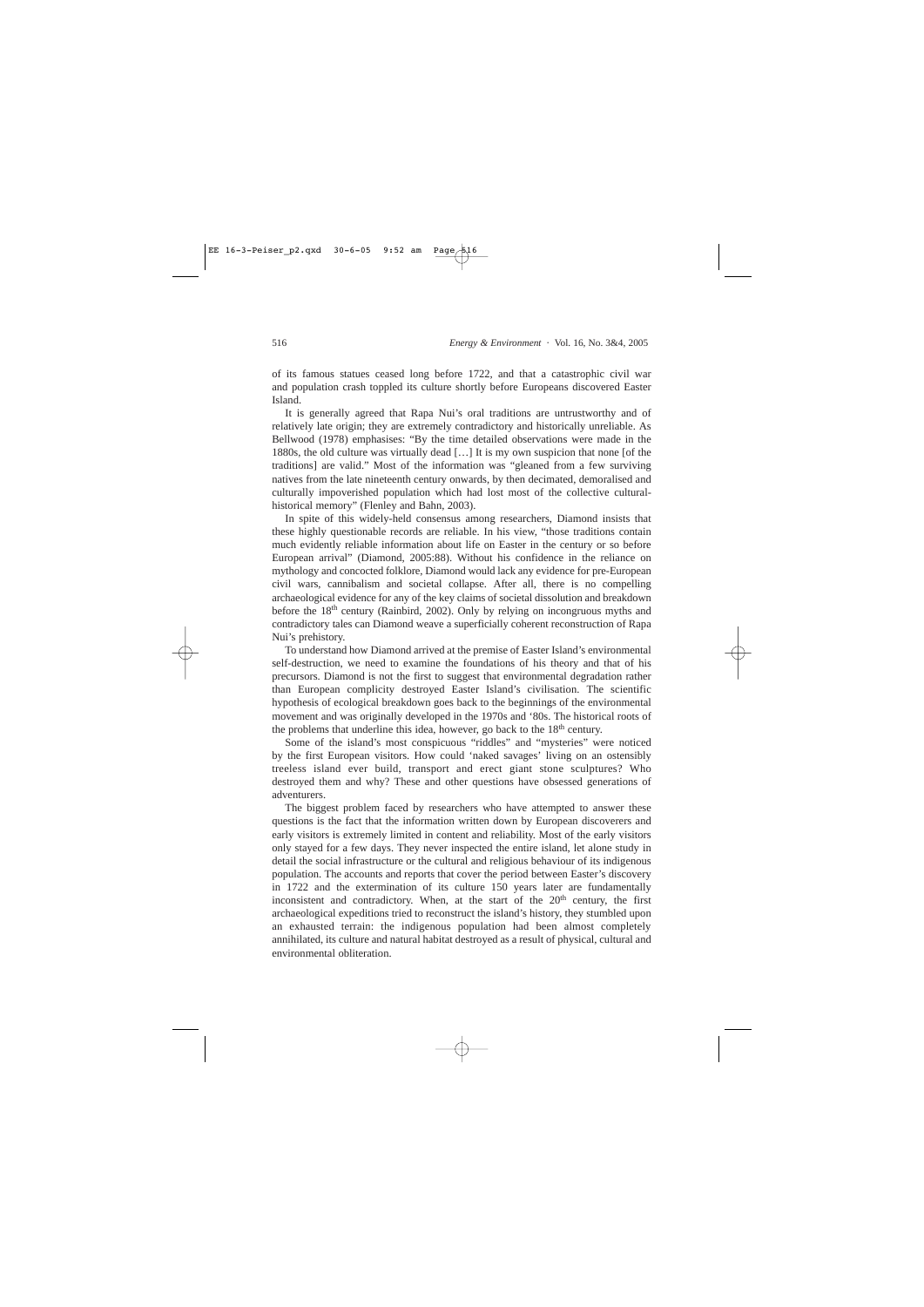#### **DID DEFORESTATION CAUSE CIVILISATION COLLAPSE?**

Easter Island's treeless landscape is perhaps the most crucial piece of physical evidence on which Diamond has based his theory of *ecocide*. Diamond's whole edifice of ecological self-destruction basically rests on Easter Island's deforestation. According to this premise, the extinction of the native palm tree triggered a series of environmental and social catastrophes that culminated in Easter Island's culture crash. As palms were cut down to clear land for agriculture, to plant gardens, to construct big canoes, to obtain firewood for cooking and to transport and erect the giant cult statues, a cascade of environmental and societal knock-on disasters ensued.

Unquestionably, Rapa Nui has been devoid of large trees for quite some time. Pollen analysis has shown that palm trees once existed on the island and made up part of its flora. Despite this general agreement, research into both the causes and timing of deforestation remains contentious. Nunn (1999) has pointed out that there are numerous methodological problems involved in any attempt to reconstruct prehistoric human impact on the environment. Above all, natural events frequently generate changes that are sometimes similar if not identical to those produced by human impact. Numerous researchers (Finney, 1994; Hunter Anderson, 1998; Nunn, 1999; 2003; Orliac and Orliac, 1998) suggest that the climatic downturn caused by the Little Ice Age may have exacerbated the problem of resource stress and could have contributed to the disappearance of the palm tree from Easter Island. There is little agreement on when exactly the island's palms became extinct.

Scientists disagree over which forces brought about deforestation and the degree of importance that palm trees may have played in Rapa Nui's culture compared to other tree species that survived into the early  $20<sup>th</sup>$  century (Liller, 1995). The wrangle about the island's former tree cover goes back to the discovery of the island in 1722. When Jacob Roggeveen and his crew spotted Easter's imposing sculptures, he wondered how the natives could have created and erected them:

At first, these stone figures caused us to be filled with wonder, for we could not understand how it was possible that people who are destitute of heavy or thick timber, and also of stout cordage, out of which to construct gear, had been able to erect them; nevertheless some of these statues were a good 30 feet in height and broad in proportion. (Roggeveen, 1903:15).

The impression of a nearly treeless patch of land appears to be corroborated by Cornelis Bouman, Roggeveen's captain. In his log book, he stated that "of yams, bananas and small coconut palms we saw little and no other trees or crops" (von Saher, 1994:99).

'No thick timber, no strong ropes.' In other words, no means to transport and erect the giant statues. We see that Diamond's bewilderment goes back quite a while. Yet he often cites Roggeveen's and Bouman's impressions selectively. Most researchers deduce from their descriptions that Easter Island was totally deforested by 1722. But how could the discoverers have known that thick timber and strong ropes were wholly absent from the island? Their visit lasted just a few days and neither Roggeveen nor his crew inspected the whole of the island. And what about the small *palm trees* which Bouman claims to have seen - albeit few in numbers? What about the *toromiro* trees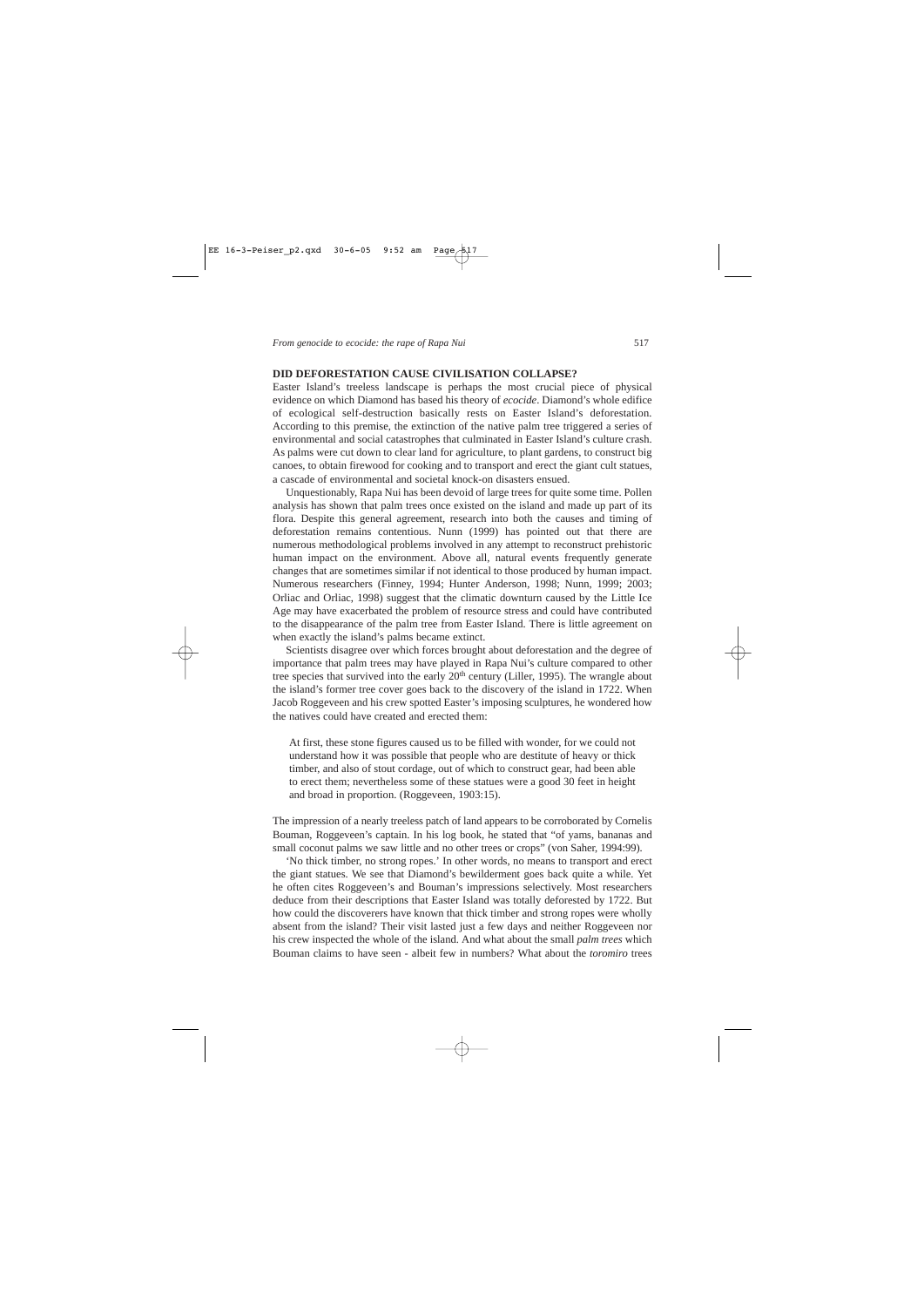that existed on Easter Island until their modern extinction in the late 19<sup>th</sup> and early 20<sup>th</sup> centuries?

Diamond's assertion that Easter's discoverers encountered an island devoid of trees is also contradicted by Carl Friedrich Behrens, Roggeveen's officer. According to Behrens' description of the island and its inhabitants, the natives presented "palm branches as peace offerings." Their houses were "set up on wooden stakes, daubed over with luting and covered with palm leaves" (Behrens, 1903:134/135; his account was originally published in 1737).

Behrens concluded his remarkably cheerful description of Easter Island and its natural environment on a high note: "This island is a suitable and convenient place at which to obtain refreshment, as all the country is under cultivation and we saw in the distance whole tracts of woodland [*ganze Wälder*]" (Behrens, 1903:137).

Be that as it may, we should not place too much confidence in the contradictory accounts of early visitors who had only limited access and a few days to inspect the island, its people and its environment. Any selective reading of these accounts will inevitably result in an incoherent picture of the island's history.

Mulloy (1970) was one of the first to suggest that the fading and cessation of the megalithic culture could have been caused by deforestation. This suggestion was not out of the question. It was indirectly supported by pollen data analysed by the Norwegian expedition in the 1950s which showed that palm trees had once grown on the island (Heyerdahl and Ferdon, 1961).

In the 1980s, the first radio carbon analysis of peat and pollen samples attempted to establish tentatively at what time in history the process of deforestation transpired. Diamond and the researchers he cited face extreme uncertainty regarding one key question: when exactly did deforestation *begin* and, most importantly, when was it *completed*? Researchers who have analysed palm pollen suggest that the destruction of tree cover occurred "especially between 1200 and 800 BP, with the forest finally disappearing almost completely around 630 BP, say AD 1320" (Flenley, 1994:206; similar dates in Flenley, 1998; Flenley, 1984; King and Flenley, 1989).

"Therefore", Flenley (1998) argues, "the arrival of people could be causally related to the decline of trees, and the decline of trees could be causally related to the cultural collapse." However, confirming the existence of palm trees and palm fruits is one thing; linking their disappearance with an alleged societal collapse of the island's civilisation is an altogether different and much less convincing charge.

To begin with, Flenley's conspicuously early dating of Easter Island's deforestation created a major problem. Orliac and Orliac (1998) have called attention to this inconsistency: "If the trees had 'almost' completely disappeared by the 14<sup>th</sup> century, how could the statues be transported until the end of the  $17<sup>th</sup>$  century?" In other words, if the destruction of palm trees triggered societal breakdown, why was the collapse of Easter Island's civilisation delayed by more than three centuries?

It was perhaps this palpable conundrum which forced Diamond to widen Flenley's early dates significantly. In a 1995 article, Diamond had claimed that "the fifteenth century marked the end not only for Easter's palm but for the forest itself […] Not long after 1400 the palm finally became extinct, not only as a result of being chopped down but also because the now ubiquitous rats prevented its regeneration: of the dozens of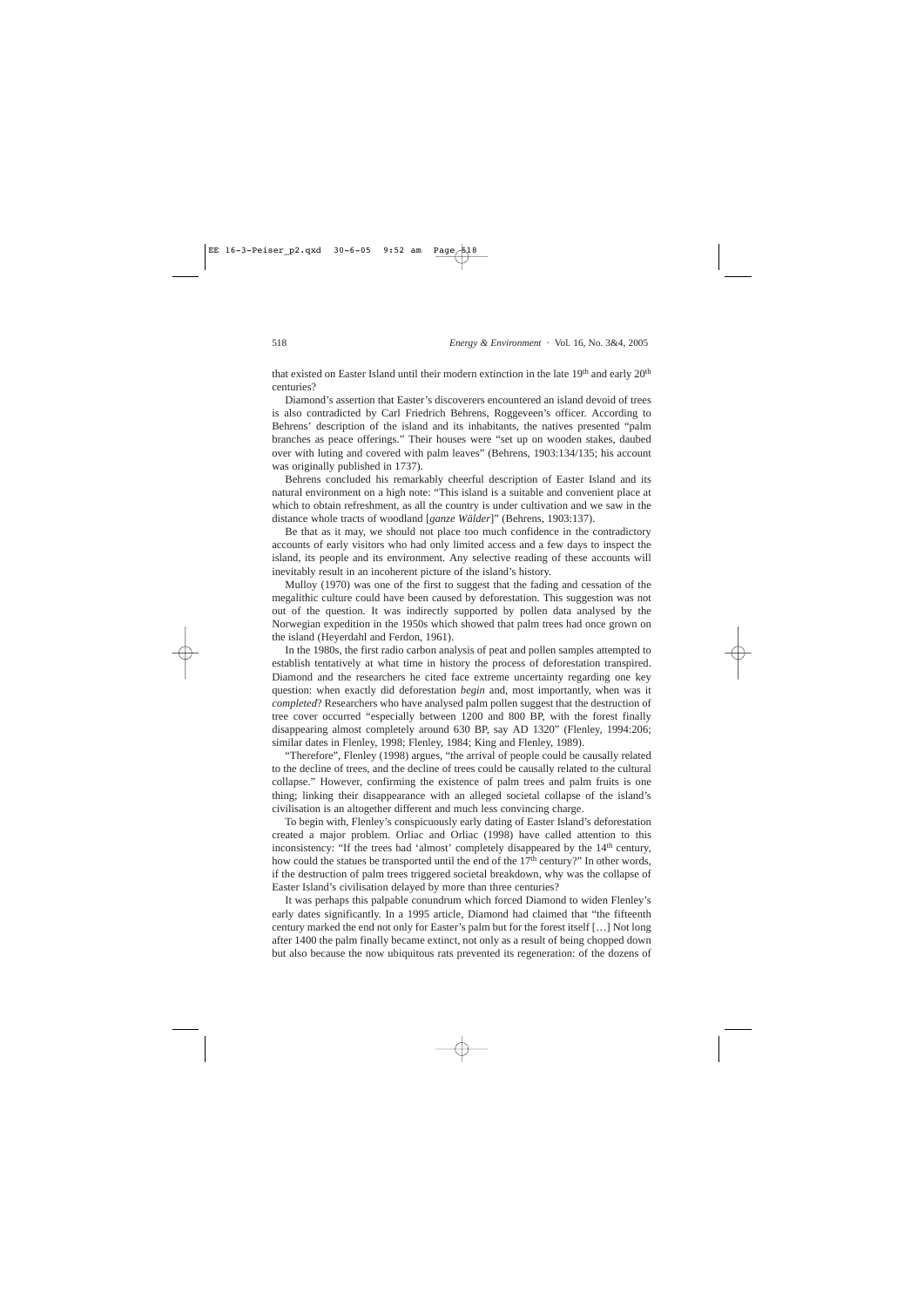preserved palm nuts discovered in caves on Easter, all had been chewed by rats and could no longer germinate." (Diamond, 1995).

This chronology, however, was not consistent with any *causative* link between deforestation and societal failure. For that reason, Diamond has moved the date of deforestation. While forest clearance "peaked around 1400", he has lengthened the island's forest cover by almost 200 years, which now reaches well into the 1600s. "After 1650 Easter's inhabitants were reduced to burning herbs, grasses and sugarcane scraps for fuel" (Diamond, 2005:108).

Writing in 1984, Flenley and his colleagues had emphasised that the alleged cessation of statue building "suddenly in AD 1680 […] may have been caused by the extinction of the palm" (Dransfield, *et al.,* 1984). Diamond adheres to this line of argumentation and links the loss of palm trees to the termination of the island's statue cult: "Lack of large timber and rope brought an end to the transport and erection of statues, and also the construction of seagoing canoes" (Diamond, 2005:107). What he fails to mention is that the disappearance of palms resulted neither in a lack of timber nor a lack of strong rope.

The disappearance of the palm, whenever it may have occurred, undoubtedly placed a considerable limit on Easter Island's ecology and culture, but what is highly questionable is Diamond's claim that the extinction of the palm tree automatically triggered societal collapse.

For a start, it remains unclear when exactly the last palm trees became extinct. Nobody questions that smaller trees existed on Easter Island up until the  $20<sup>th</sup>$  century. There are even reports by European visitors, such as the testimony by J.L. Palmer (1870a) who claims to have spotted "boles of large palm trees" as late as the second half of the 19<sup>th</sup> century – an observation confirmed by his co-visitor Lt Dundas who also saw "a few stumps of cocoa-nut palm" (Dundas, 1871). Given these and many other uncertainties, even Flenley himself wonders whether the palm may not have vanished until much later than generally thought: "Why did the palm become extinct? Possibly the *coup de grace* was administered by the sheep and goats introduced in the 19<sup>th</sup> and 20<sup>th</sup> centuries; but the species had clearly become rare before then, if Cook and La Pérouse are correct" (Flenley, 1993:35).

Needless to say, neither Cook nor La Pérouse are reliable witnesses given their extremely limited visits and incomplete knowledge of the island's natural setting. Whatever the case, deforestation was by no means an all-inclusive process. The smaller but important *toromiro* tree (*Sophora toromiro*) did not become extinct until the  $20<sup>th</sup>$  century. It was essentially the only source of wood left to the islanders. Such trees provided the wood needed for housing, the building of small canoes, the carving of wooden figurines and other wooden tools and weapons. Many researchers are inclined to believe that wooden sledges or rollers produced from the *toromiro* tree also served as the apparatus for the statues' transportation. "The wood of the toromiro would have been suitable for rollers of 50 cm (20 in.) diameter, and also for levers, which were probably crucial to handling the statues" (Flenley and Bahn, 2003:123).

Thus the disappearance of the palms, detrimental as it must have been, did not necessarily bring about an end to the building, transportation or erection of carved statues. Given that other timber was freely available as a replacement, there are no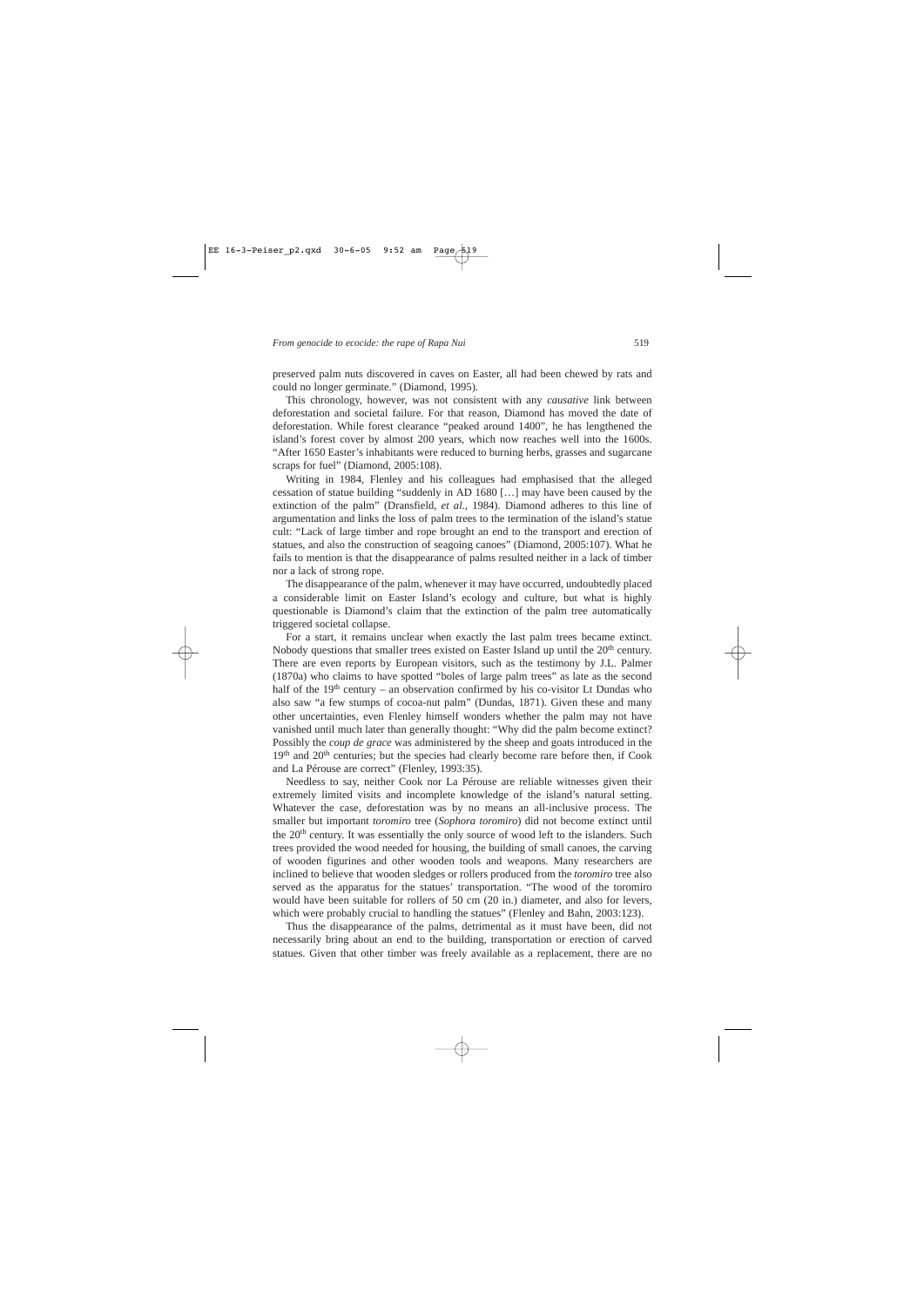grounds to suggest that the disappearance of palms must have triggered civil war and societal collapse either.

# **EASTER ISLAND'S ENVIRONMENT: POTENTIAL PARADISE OR WASTELAND?**

It is difficult to reconstruct with any degree of confidence the ecology of Easter Island as it existed during the period between its discovery in 1722 and the start of the genocide that ultimately wiped out its civilisation. There are conflicting reports by early European visitors who landed on the island during the 18<sup>th</sup> century.

The Dutch discoverers encountered a well-nourished, well-organized and populous people that resided among an environment which was well adapted to their needs. Roggeveen maintained that Easter Island was exceptionally fertile. It produced large quantities of bananas, potatoes, and sugar-cane of extraordinary thickness. He concluded that, with careful cultivation, the island's productive soil and benign climate could be turned into an 'earthly paradise'. Captain Cook, on the other hand, was less impressed. When he visited the island 50 years later amidst high expectations (in all probability as a result of reading Behrens' upbeat report), he was disappointed by what he perceived to be an impoverished island. Yet, regardless of what may have happened in the aftermath of discovery and early visits, there are compelling reports from the late 18th century that Rapa Nui was far from being in a state of terminal decline. As Rollin, a major of the French expedition to Easter Island in 1786, underlined:

"Instead of meeting with men exhausted by famine, […] I found, on the contrary, a considerable population, with more beauty and grace than I afterwards met in any other island; and a soil, which, with very little labour, furnished excellent provisions, and in an abundance more than sufficient for the consumption of the inhabitants" (Heyerdahl & Ferdon, 1961:57).

Yet Diamond does not provide a balanced account of these reports, depicting Easter Island's natural environment in the bleakest possible way: The island, when it was discovered, "was not a paradise but a wasteland"; it was devoid of timber, a windy place with few food sources and deficient "not just in coral-reef fish but in fish generally." Surely, he concludes, such an "impoverished landscape" could not have supported a complex and populous society capable of producing the impressive Neolithic architecture and giant statues.

This deliberately gloomy description is misleading in many respects. Neither is it an original slant but a rhetorical technique with a long history. The same one-sided arguments were raised for much of the  $19<sup>th</sup>$  and  $20<sup>th</sup>$  centuries. Writers who refused to accept that the native culture was capable of sophisticated skills and convoluted accomplishments had expressed the same doubts – as Métraux (1957) stressed almost half a century ago:

"Easter Island has often been pictured in the grimmest light. A barren island, a field of volcanic stones, an unproductive tract of land incapable of supporting a population of any density – such are the expressions most commonly used to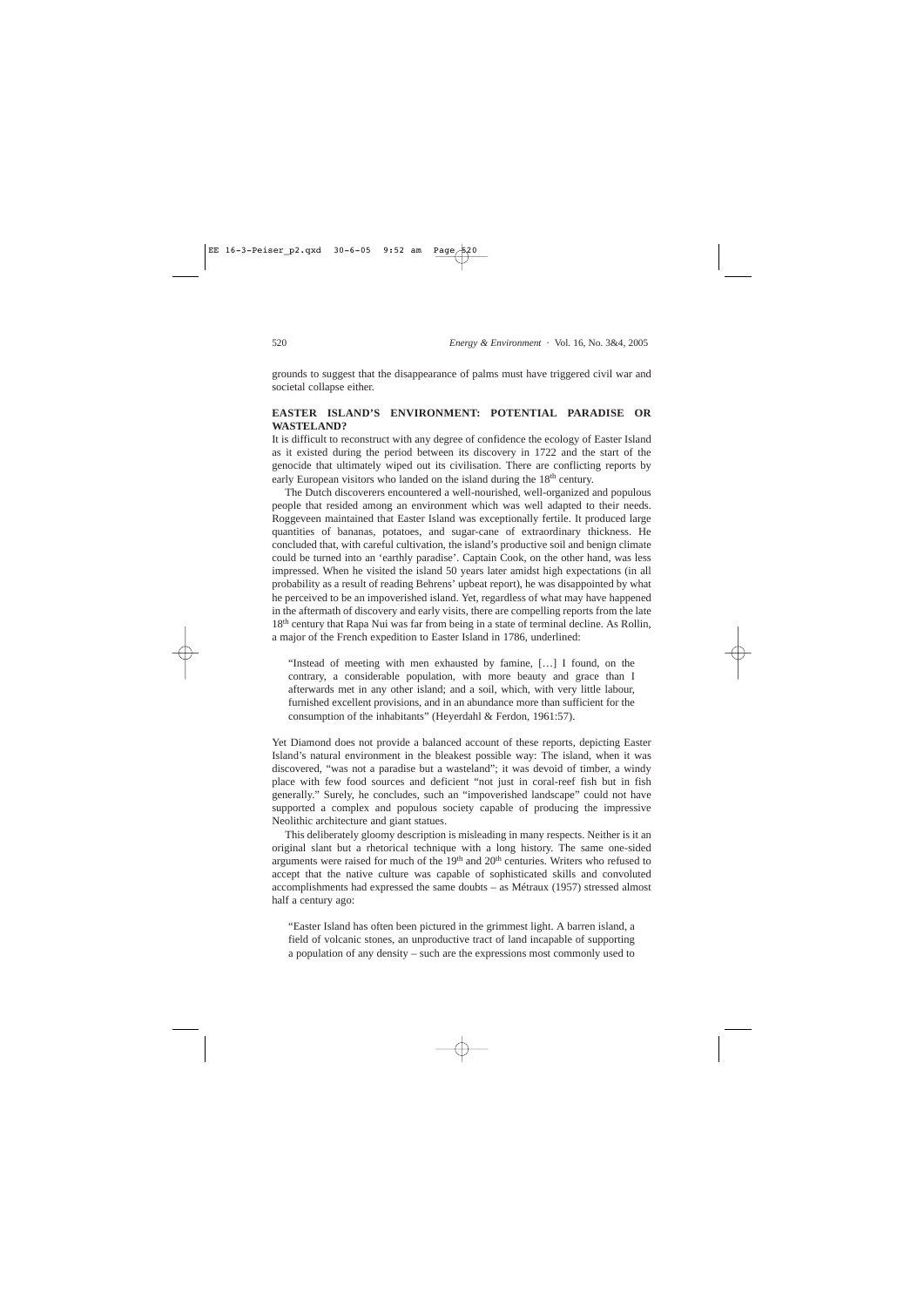describe it. By what strange freak did a brilliant civilization manage to develop on this supposedly barren rock? Is the transport of the greatest statues conceivable without trees required for the construction of skids or rollers? On what did the 'armies of slaves' live who hauled these statues over the fields of lava and along volcanic crests. […] In reality, however, Easter Island's arid appearance is deceptive. Roggeveen considered it so fertile that he dubbed it an 'earthly Paradise'. M. de La Pérouse's gardener was delighted with the nature of the soil and declared that three day's work a year would be enough to support the population."

In sharp contrast to Diamond's gloomy description of the island's marine food supplies, Rapa Nui's coastal areas are rich in fish stocks. There are more than 100 species of which 95 per cent inhabit coastal areas. Also present are large numbers of lobsters which are much appreciated for their size and taste. The coasts are seasonally visited by marine reptiles such as the hawksbill turtle, the green turtle and the sea viper. Thomson, a U.S. Navy officer and Easter Island's first scientific researcher rightly emphasised the importance of abundant fish supplies for the native's prime diet:

"Fish has always been the principal means of support for the islanders, and the natives are exceedingly expert in the various methods of capturing them. The bonito, albicore, ray, dolphin, and porpoise are the off-shore fish most highly esteemed, but the swordfish and shark are also eaten. Rock-fish are caught in abundance and are remarkably sweet and good. Small fish of many varieties are caught along the shore, and the flying-fish are common. Eels of immense size are caught in the cavities and crevices of the rock-bound coast … . Turtles are plentiful and are highly esteemed; at certain seasons a watch for them is constantly maintained on the sand beach. A species of crayfish is abundant. These are caught by the natives by diving into the pools among the rocks, and form an important article of food. Shell-fish are plentiful" (Thomson, 1891:458).

Fish hooks were made of stone and bone. Fishing nets were used, made from the paper mulberry tree. On numerous places around the coast, the natives had set up round towers built of stone that were said to be look-out towers from which watchers on land communicated the whereabouts of turtles and fish to those at sea. While fish was available in abundance, cultural practices restricted the periods during which fishing was allowed, thus preventing over-exploitation. Indeed, before the arrival of the deepsea fishing season "all fish living in twenty or thirty fathoms were considered poisonous" (Routledge, 1917:345).

Together with abundant and virtually unlimited sources of seafood, the cultivation of the island's fertile soil could easily sustain many thousands of inhabitants interminably. In view of the profusion of broadly unlimited food supplies (which also included abundant chickens, their eggs and the islands innumerable rats, a culinary 'delicacy' that were always available in abundance), Diamond's notion that the natives resorted to cannibalism as a result of catastrophic mass starvation is palpably absurd. In fact, there is no archaeological evidence whatsoever for either starvation or cannibalism.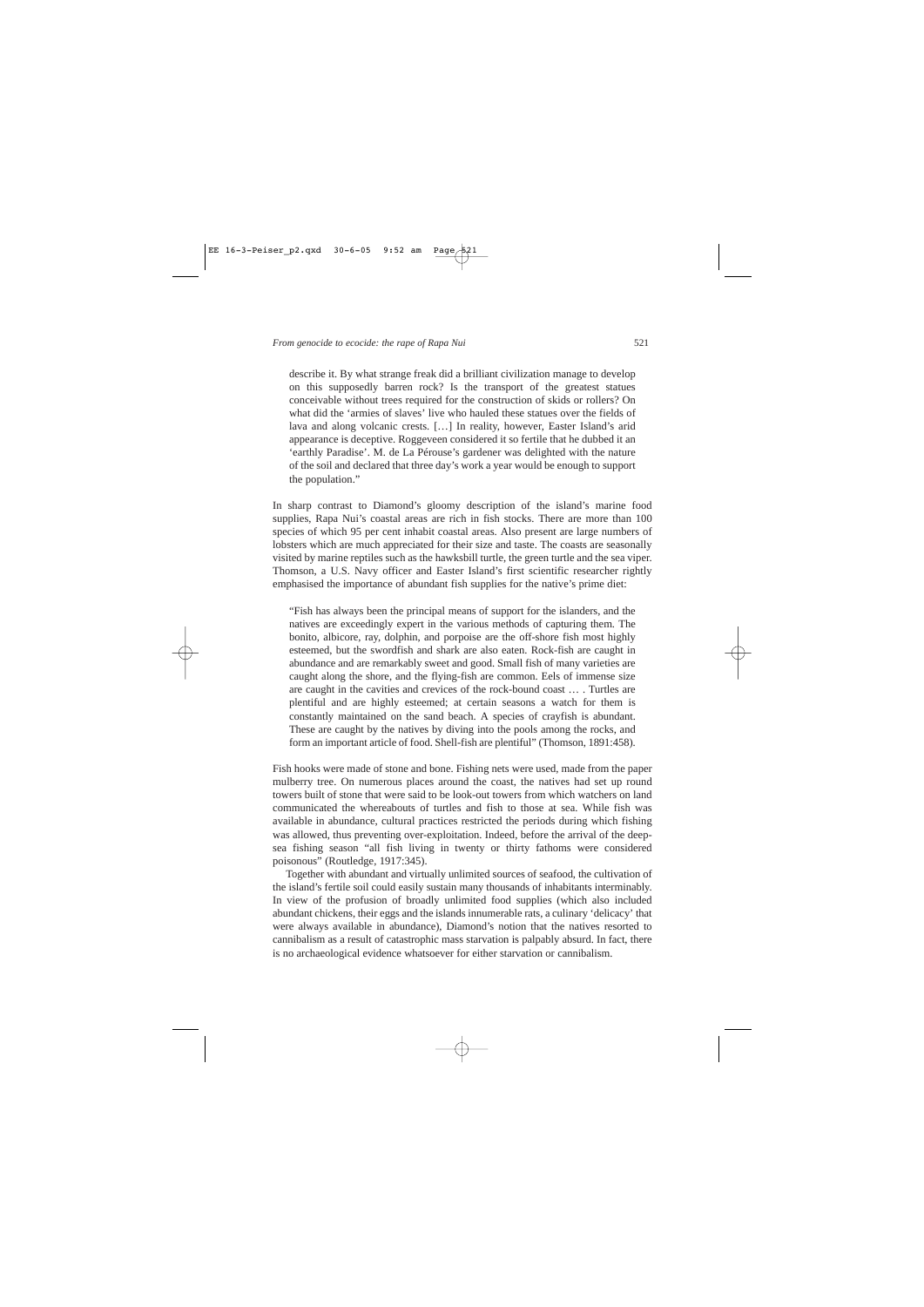# **THE DENIAL OF INDIGENOUS CIVILISATION**

"Could these primitive cannibals have been the masters who wrought the classical giant sculptures of aristocratic ruler type which dominated the countryside on this same island?", asked Thor Heyerdahl (1958:73) in one of his popular books on Easter Island. To be sure, one of the dominant themes and premises of past research on Easter Island's native population is the claim that the "primitive" inhabitants that were discovered in the 18th century could not have been the designers and architects of their civilisation's giant statues and architectural accomplishments.

Even broad-minded Westerners such as Captain Cook underestimated the technical prowess of the Polynesians in general. He could not believe, for example, that their seagoing canoes had overtaken him on fast passages (Lewis, 1972). When Cook visited Easter Island in 1774, he was equally suspicious about Rapa Nui's inhabitants: "We could hardly conceive how these islanders, wholly unacquainted with any mechanical power, could raise such stupendous figures, and afterwards place the large cylindric stones upon their heads" (Flenley and Bahn, 2003). Foster, who had accompanied Cook, also remarked that the statues "are so disproportionate to the strength of the nation, it is most reasonable to look upon them as the remains of better times".

For much of the last 300 years, Easter Island's indigenous population was considered to be 'savages' and 'degenerates', incapable of carving, transporting or raising the sculptures (*moai*) that symbolised the island's landscape. The inhabitants were declared uncivilised, uncultured or unable to have created their own, magnificent cultural icons. The giant statues could not have been assembled by a few 'savages': their construction would have required vast populations of epic proportion.

During the 19<sup>th</sup> and 20<sup>th</sup> century, many European writers attributed the features of this advanced culture to a superior, former race that became extinct, to sunken civilisations (such as the mythical continents of Atlantis or Mu) or to ancient societies in South America and the Middle East. The reconstruction of hypothetical cataclysms or imaginary migrations from ancient Peru, China or India was based on a widely held perception and resulted in a sweeping conclusion: an outright denial that the indigenous population discovered on *Rapa Nui* were the real masterminds of their civilisation and its cultural features.

J.L. Palmer, who visited Easter Island in 1868, reported that the Jesuit missionaries who had established a mission four years earlier dissociated their flock of new converts from the 'pagan' culture of Rapa Nui. According to the missionaries, the giant statues "were the work of a former race" and that "the present one came here more recently, banished, it is said, from Oparo, or Kapa-iti, as they call it" (Palmer, 1868:372). Palmer was not entirely convinced by the Jesuits' assertion that the current inhabitants had nothing to do with the island's culture. The giant sculptures, he reasoned, were "apparently made by a race passed away, although it is possible that these people may have partially continued their construction and fabrication" (Palmer, 1870:110).

At the time, Palmer's presentation to the Royal Geographical Society divided his audience. One participant of the discussion that followed Palmer's talk "thought it was impossible to suppose that any people permanently established there would have been in the habit of constructing these giant works" and suggested that Peru was the origin of the island's civilisation (Palmer, 1870:116). Another participant countered "that the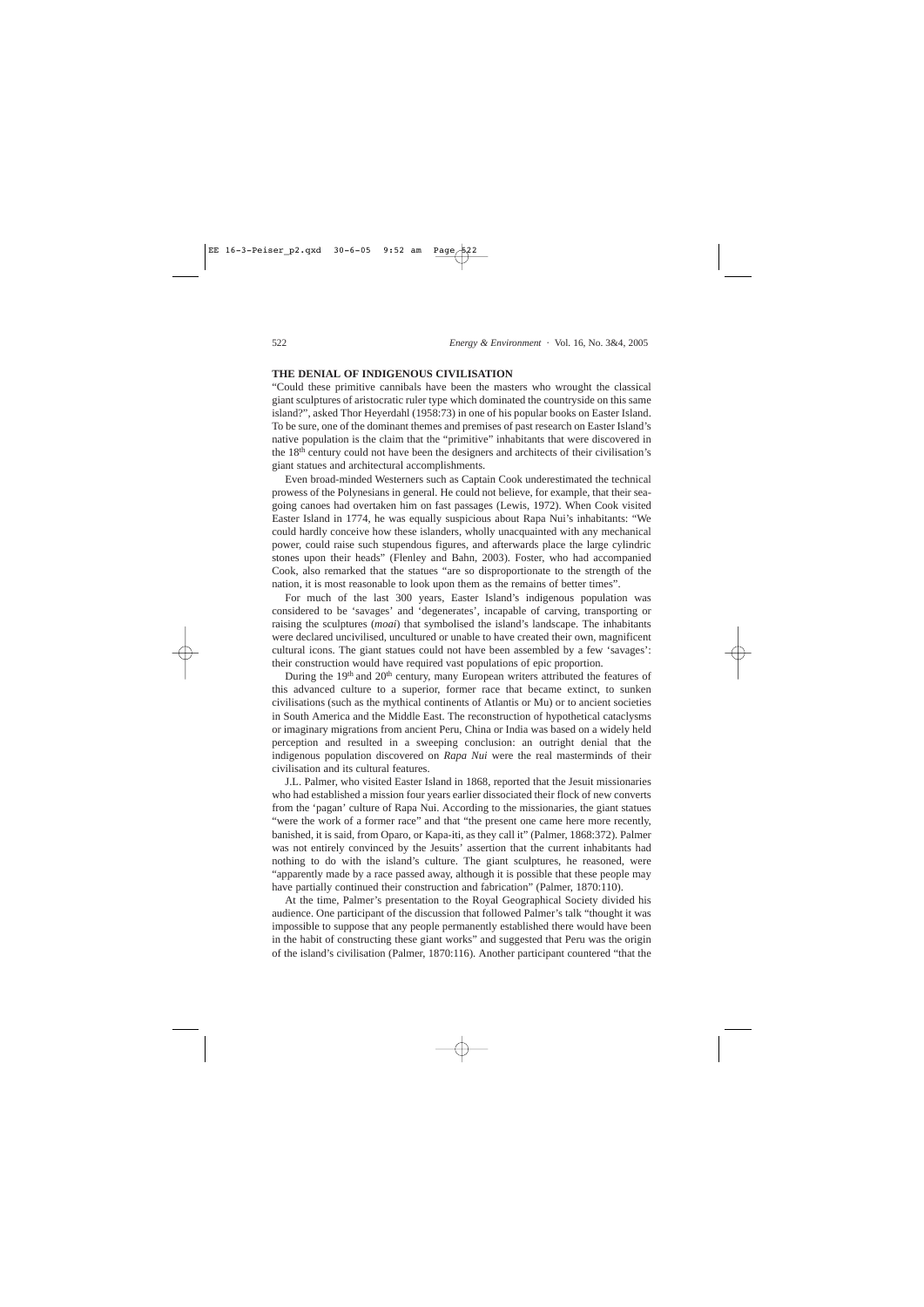small wooden figures, which are still made and sold to visitors, bear a certain similarity to the stone images, which would scarcely exist if the present inhabitants were not immediately connected with the race that formed the earlier statues" (Palmer, 1870:118).

Sir George Grey finally demystified the whole debate by explaining the likely correlation between sufficient time and the large number of statues: "He thought it was extremely easy to account for the images of Easter Island, if the inhabitants had for centuries been Polynesians. If only eight or ten images were made in that number of years, a few centuries would suffice to cover the island with them" (Palmer, 1970:118).

Perhaps the most celebrated promoter of the notion that Rapa Nui's culture was founded by a superior race – a white race that settled on the island prior to the Polynesian natives – was the Norwegian explorer Thor Heyerdahl. He developed his belief system long before he began to study Rapa Nui *in situ*. Heyerdahl was convinced that Easter Island had been settled by 'white-skinned' Caucasian people who had started off from Peru and Bolivia, but originated from a 'non-Semitic' race from the Middle East. Only after this first colonisation, a second wave of Polynesian settlers put down roots on the island (Heyerdahl, 1952).

Racially blinkered assumptions and misconceptions were the foundations of Heyerdahl's speculations about Easter Island: "The core of his *Kon Tiki* theory is that a white 'race' came from the Middle East to the Americas and then on to Polynesia to teach the dark-skinned people the arts of civilisation" (Holton, 2004).

# **FALLACIOUS MYTHOLOGIES AND FABRICATED TRADITIONS**

Easter Island has about 800 large statues, of which almost half remain unfinished in its main quarry. The question arose as to why so many statues were left unfinished, and when the last one was carved. The apparent cessation of statue production intimated that some devastating event or some great tragedy had brought an end to the island's customary life and traditional culture. What happened?

Diamond claims to possess the answer to this central question. According to his story line, the deforestation of Easter Island created dramatic societal consequences, culminating in mass starvation, a population crash, and a plunge into cannibalism. As the promises of the ruling elite and its statue cult could no longer be upheld, "the power of the chiefs and priests was overthrown around 1680 by military leaders called *matatoa,* and Easter's formerly complex integrated society collapsed in an epidemic of civil war" (Diamond, 2005:109). Not only the time-honoured ideology (which was "designed to impress the masses") failed; the old religion too was overthrown. It resulted in the abrupt and irrevocable termination of giant statue carving and culminated, around 1680, in an orchestrated campaign of rival clans who attacked and toppled one another's statues. More than anything else, it is this line of argument, this 'historical' piece of evidence, on which Diamond's entire edifice of Easter Island's 'ecocide' rests. However, he fails to acknowledge the dubious sources for this assertion.

When the first missionaries arrived on Rapa Nui in 1864, they found a dying culture in its final death throes. At the end of the century, hardly more than one hundred natives had survived the series of attacks, slave-raids, pandemics and destructions that had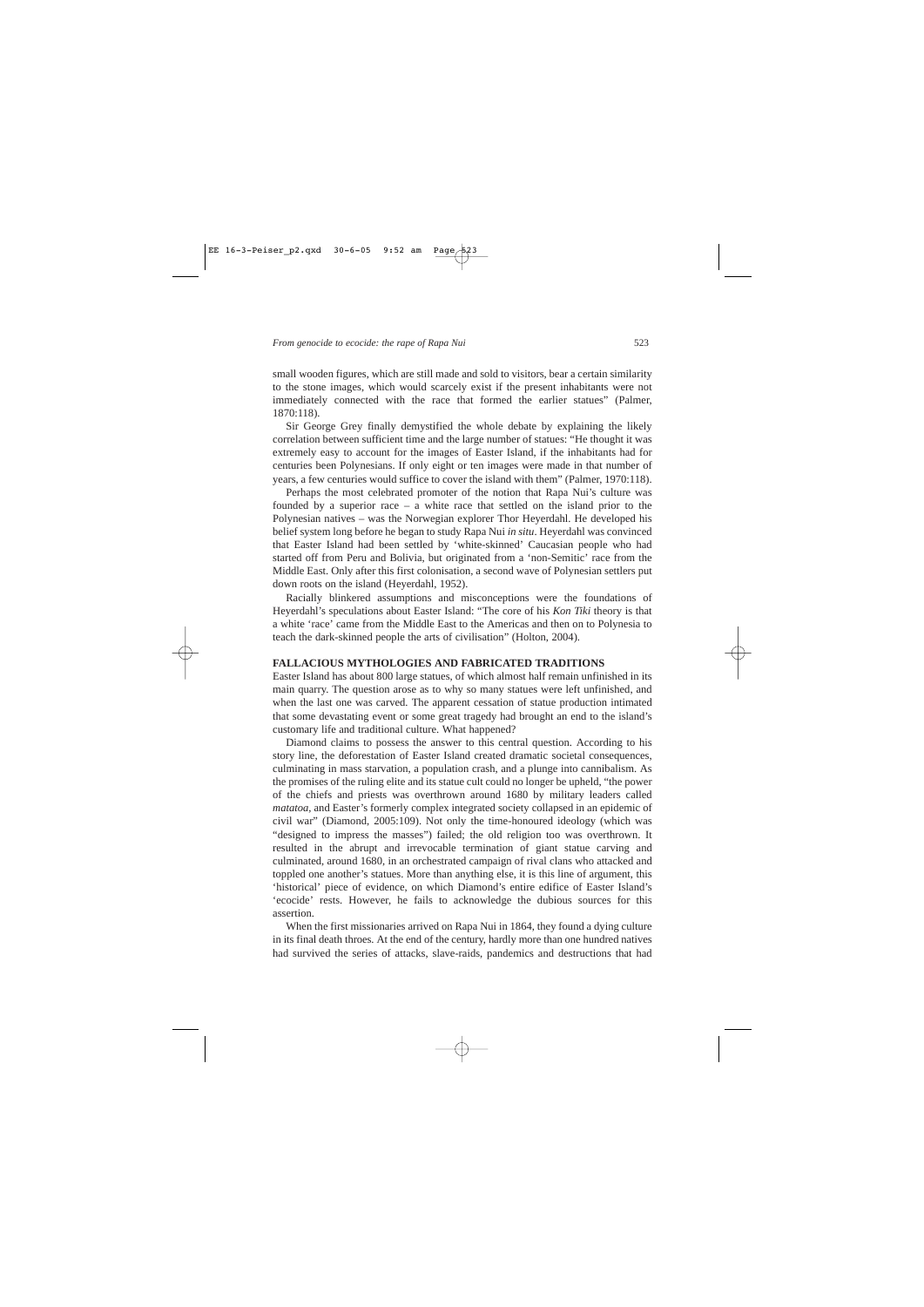taken place for most of the 19<sup>th</sup> century. While Easter Island's populace was on the brink of extinction, its indigenous culture came to an end within less than four years. Exhausted from the ravages of genocide and unable to hold on to their vanishing traditions, the survivors surrendered to the calls of Christian missionaries. By 1868, the last survivors of a once stupendous civilisation had been converted.

The first fragmentary oral traditions were chronicled by European missionaries and visitors who interviewed a few locals about their 'pagan' history. It is important to understand the context of these early conversations. While the customary keepers of traditional folklore had been deported or killed, the island's ethnicity had changed as a result of population transfers on the 1860s and 70s, with an influx of a number of foreign Polynesians on Easter Island (Thomson, 1891:453). As Holton (2004) points out, "most of the island's myths were collected in the nineteenth century, after the population collapse." This was during a time when much of the cultural memory was "already contaminated by tales from Tahiti and the Marquesas, and elements of Christianity." Yet Diamond, who heavily relies on these unreliable records, fails to mention that these myths and legends were written down by Europeans after they had converted the survivors to their own belief system.

Notably, many of the new converts denied that the island's cultural icons - its imposing statues, its writing system – were the creation of their own society. According to Palmer's account of his conversation with the missionaries, the giant sculptures "were the work of a former race; the present one came here more recently" (Palmer, 1868). This curious and historically untenable form of cultural self-denial did not receive much attention by the first historians of Easter Island. Nor was the crucial issue addressed of how the new belief system of these Christian converts may have shaped their attitude towards their 'pagan' past and its iconic 'idols'.

The few remains of Easter Island's traditional culture were finally brought to an end by activities of the missionaries and the traders who had arrived in their wake. "Missionization changed the culture to the point that within a year or two it no longer functioned in the traditional way. For purposes of indoctrination into Christianity, the 'pagan' natives were concentrated in a single settlement at Vaihu […] thus effectively breaking the link to ancestral territories" (McCoy, 1976:147). The unique writing system that was discovered on wooden tablets on Easter Island during the 19<sup>th</sup> century did not survive the introduction of Christianity.

Easter's few survivors had no real historical recollection of most of the events that transpired prior to the annihilation of Rapa Nui's culture and its people in the 1860s and 70s. Routledge found that they had no idea whatever why the carving of statues had been abandoned. Instead they "invented a story which entirely satisfies the native mind and is repeated on every occasion" (Routledge, 1919:182). Most of Easter's legends and mythologies that were transmitted by European missionaries were originally inspired in the course of their campaign to convert the survivors of the 1860s deportations, slave labour and population crash. Given the evident fabrications found in a number of their accounts, it is extremely doubtful that any of the information is based on pre-historical events. In all likelihood, most stories are retrospective inventions that attempt to provide a mythical explanation of the present situation, in short, fabrications "which satisfies the native mind".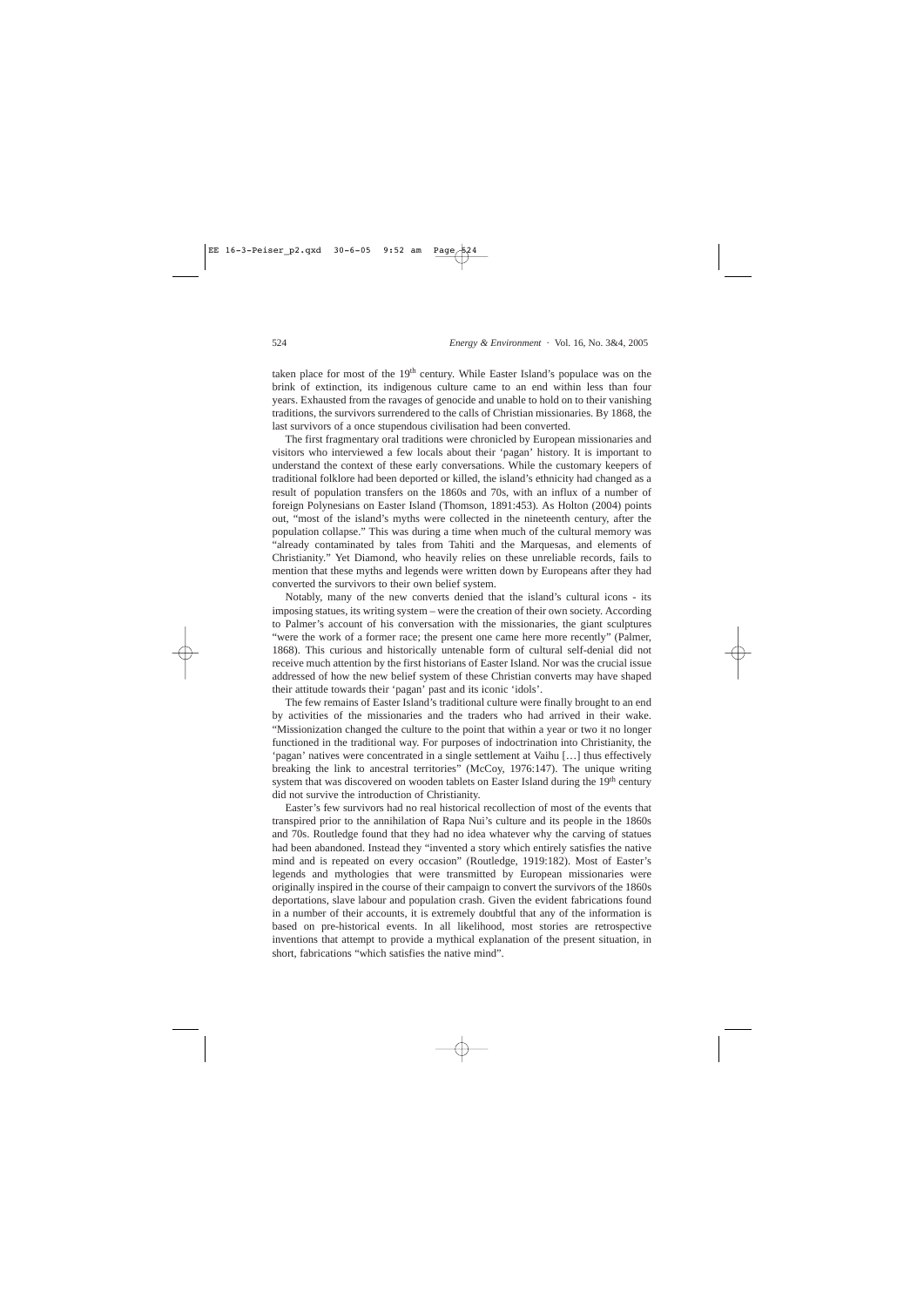It is doubtful that the European missionaries and traders who settled on the island after the mass destruction (some of which went on even in the 1870s) felt any sense of guilt or shame in view of the appalling crimes. What is striking, nonetheless, is the conspicuous obsession of the missionaries and European visitors with Rapa Nui's *pre-European* history and antiquities. Two key questions dominated this new fixation: who were these ingenious builders of the vanished civilisation and who had exterminated them?

Given the racially prejudiced views of the time, it was perhaps not surprising that the search for an answer rummaged far into the past, focusing on ancient conflicts among 'savages' and tribal warfare – rather than exploring the most obvious and most recent reasons – that is to say the carnage and atrocities committed by European slavers, whalers and colonists.

It is generally agreed among judicious scholars that Easter Island's myths and legends transmitted and reported by European missionaries are unreliable. The same is true for the compilation of oral traditions collected under even shoddier conditions more than half a century later when Routledge and Métraux interviewed a few old natives. By that time, the inhabitants had absorbed the missionaries' teachings and doctrines. Not surprisingly, the first scientific expedition to Easter Island in 1914 found that hardly any reliable historical recollection remained among the few survivors. "The information given in reply to questions [about the history of the island] is generally wildly mythical, and any real knowledge crops up only indirectly" (Routledge, 1919:165).

Undoubtedly the most anomalous and dubious aspect of Easter's traditions is the apparent reticence about the island's most traumatic disaster in its entire history: the violent confrontations with European invaders and slave-raiders during much of the first half of the 19<sup>th</sup> century and the near-extinction of its people and their culture in the second half of this catastrophic century.

Katherine Routledge began to collect the island's traditions systematically during her expedition in 1914. She divided the legends into three groups: the first dealt with the legendary arrival of the islanders under their fabled culture-hero Hotu-matua; the second related to the extermination of the so-called Long-Ears a couple of generations after the legendary settlement; the third focused on the bloody wars, deportations and conflicts between two different groups of people, the Kotuu and Hotu Iti. According to the natives, the conflicts between various adversaries and invading enemies were squarely dated to the post-European period (Routledge, 1919: 277).

In his description of Easter Island's gory self-destruction, Diamond takes advantage of these legends of civil war, violence and societal collapse – but consigns them to the 17<sup>th</sup> century: "As their promises were being proved increasingly hollow, the power of the chiefs and priests was overthrown around 1680 by military leaders called *matatoa,* and Easter's formerly complexly integrated society collapsed in an epidemic of civil war" (Diamond, 2005:109).

It is extremely unlikely that the oral traditions of violence, deportation and genocide belong to the pre-European era, that is, two hundred years before the 19<sup>th</sup> century era when the natives experienced *real* attacks, violence, abductions and deportations. Diamond's theory of the island's self-destruction holds up only as long as the legendary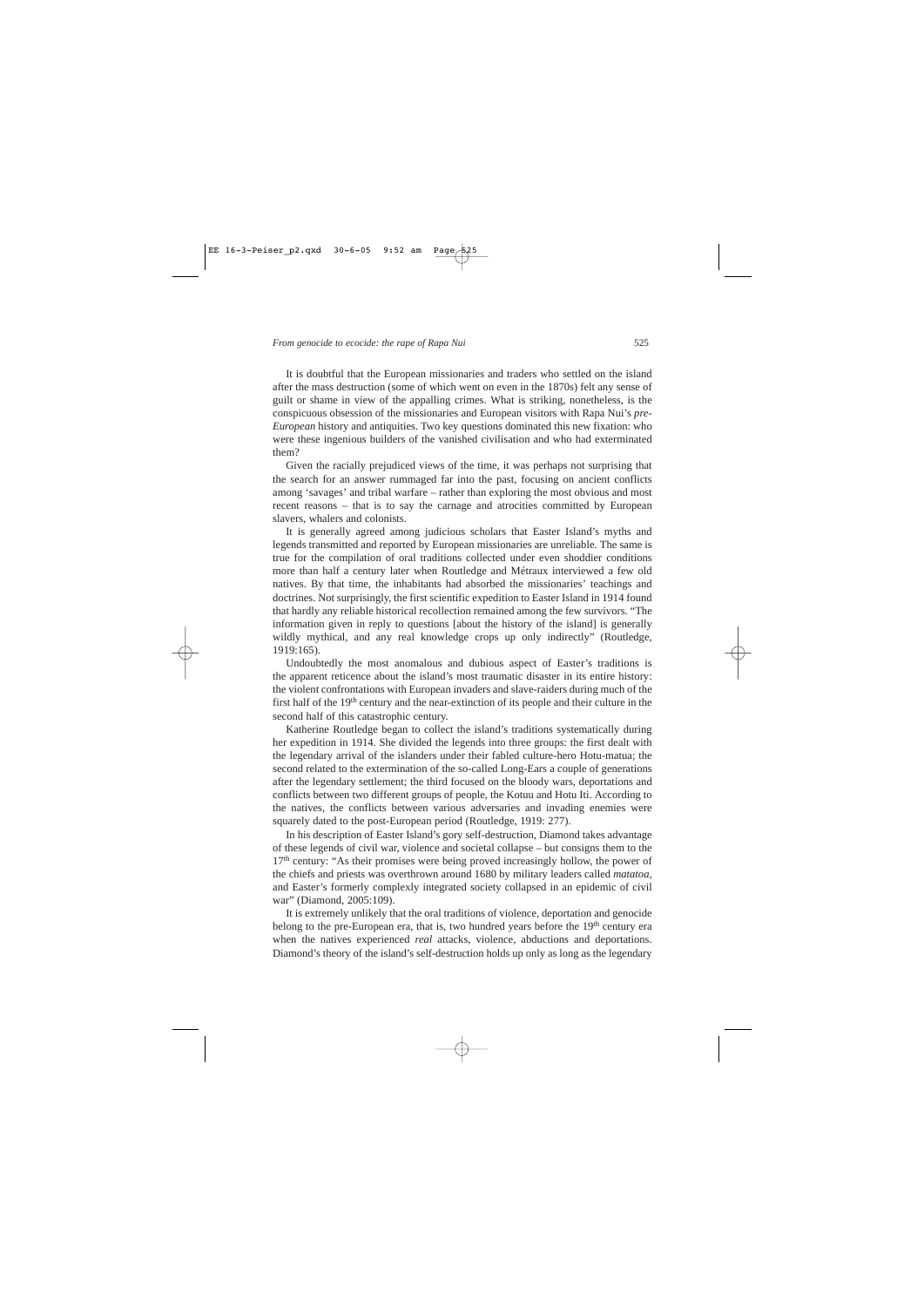traditions of violence and genocide are relocated to the time before the island's violent encounters with European visitors and raiders. That is why he disregards explicit testimony by the survivors of Rapa Nui's genocide. According to their accounts, they were "quite positive" that the ferocious events took place during the  $19<sup>th</sup>$  century (Routledge, 1919:289) – and not, as Diamond asserts, 200 years earlier.

Where, then, does the story of civil war, bloody revolution and societal collapse in 1680 come from? As it happens, Diamond's theory is based on the fabrications of Thor Heyerdahl, an author who created and popularised an almost Orwellian-style pseudohistory of Easter Island's self-destruction – an event which he dated to 1680 no less.

# **THOR HEYERDAHL, JARED DIAMOND AND THE MYTH OF RAPA NUI'S SELF-DESTRUCTION**

Most authors who have written about Easter Island have acknowledged the enduring influence and popularity Heyerdahl's theories had during the second half of the 20<sup>th</sup> century. Diamond readily admits that his own interest in Easter Island "was kindled over 40 years ago by reading Heyerdahl's *Kon-Tiki* account and his romantic interpretation of Easter's history; I thought then that nothing could top that interpretation for excitement" (Diamond, 2005:82). Yet Heyerdahl's appeal was not just his eccentric romanticism; his narration contained a much darker, racialist streak. One cannot help but wonder how Diamond can be so blissfully oblivious of these connotations and the inadvertent influence they have asserted on his own depiction of Eastern Island's history.

To understand the similarities (and differences) between Heyerdahl's and Diamond's historical reconstructions, one must consider the views of those archaeologists and anthropologists who preceded Heyerdahl's paradigm of Rapa Nui's self-destruction. There is indeed a striking contrast between the position of those researchers who impugn European atrocities for the collapse of Rapa Nui's civilisation and those (like Heyerdahl and Diamond) who blame the natives themselves for their demise. An examination of the viewpoints held by eminent researchers prior to Heyerdahl elucidates this point.

The Franco-Belgian expedition in 1934 led by Alfred Métraux and Henry Lavachery (Métraux, 1940) scrutinised Easter Island's statues in detail. The team tried to reconstruct the stylistic and historical evolution of statue building. Both researchers came to a reasonable – and some might say plausible – explanation of why the production of statues and the entire statue cult came to an end.

Lavachery divided the cultural history of statue production into five periods, the last of which corresponded with the disaster brought on by European slave-raids and the natives' subsequent near-extinction. He proposed that the carving of statues in the quarries actually continued until the sculptors and their customers were taken captive and hauled off from the island by whalers and slave-raiders in the  $19<sup>th</sup>$  century (Lavachery, 1935). In short: "For a lack of orders, the sculptors did not finish the works they had begun, and as a result of the disaster that struck the island monumental sculpture disappeared" (Metraux, 1957:161).

This explanation was by far the most compelling reconstruction of the history and end of Rapa Nui's statues. Not only was there no solid evidence that the statue cult had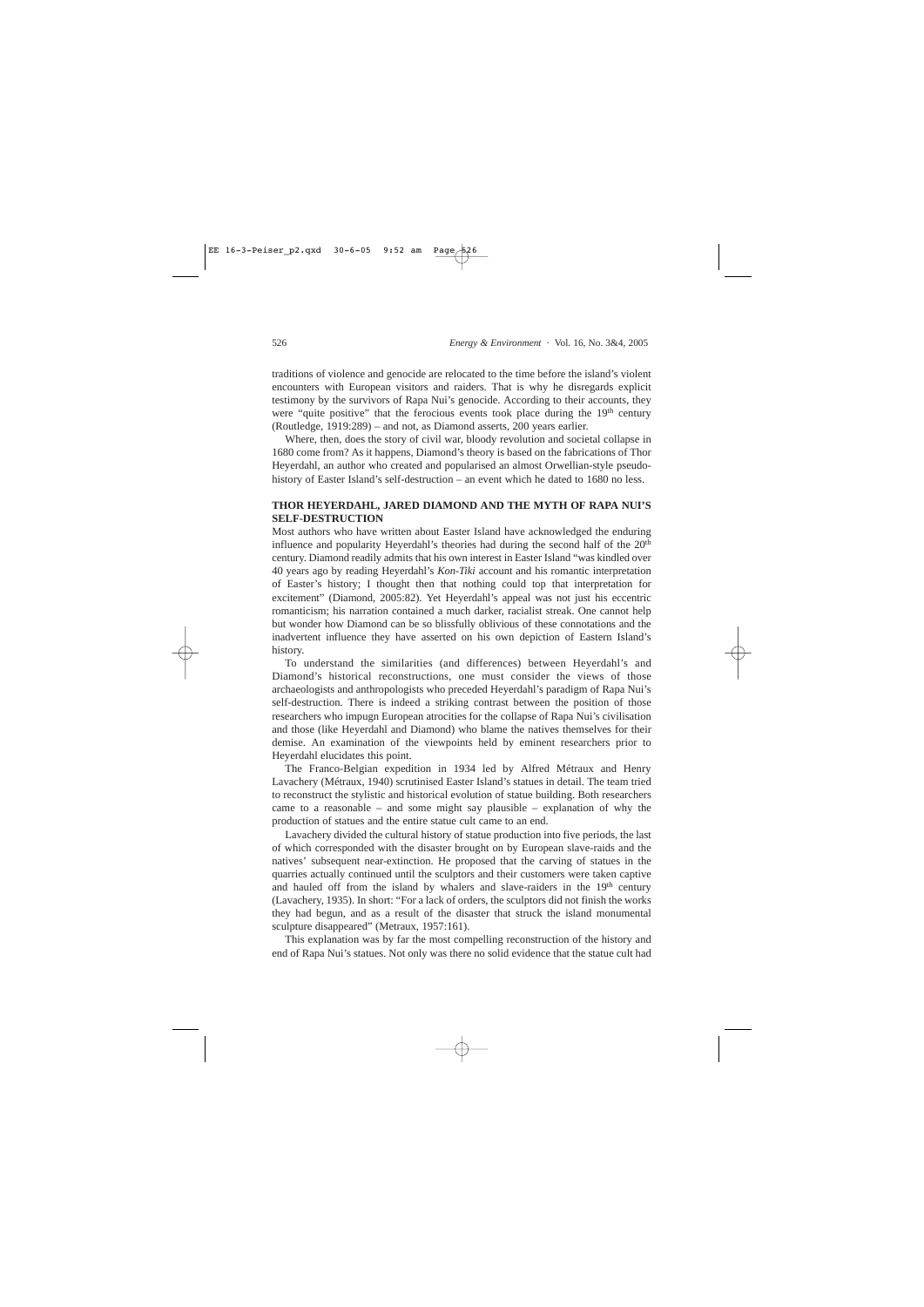come to an end by the time of European discovery in 1722 - in fact, the statue cult was still in practise during much of the 18<sup>th</sup> century. Unfortunately, the views by Métraux and Lavachery have been largely forgotten in contemporary discussions about the possible reasons for the cessation of the statue cult.

The main culprit for this amnesia was Heyerdahl and his imaginative rewriting of Easter Island's prehistory. His theory was a direct attack on the findings by Métraux and Lavachery. Not only had their research confirmed the Polynesian origins of Rapa Nui's indigenous culture; they also placed most of the blame for its destruction at the feet of Europeans. It was this two-fold conclusion that Heyerdahl attacked head-on after World War II – and which he finally succeeded to overturn.

Heyerdahl had organised an expedition in the mid 1950s and began excavations in order to prove his critics wrong. "Even before going to Easter Island he was determined to demonstrate the existence of a superior Caucasoid group as a substratum in Polynesia, and to his own satisfaction he naturally did so" (Bellwood, 1978:374). Corresponding to Routledge's three groups of myths and legends, Heyerdahl's team divided Rapa Nui's "prehistory" into three *racially* distinct periods: an Early Period (AD 400–1100), a Middle Period (1100–1680) and a "decadent" Late Period (1680–1868).

It was Heyerdahl's conviction – based on his belief in the authenticity of these myths and oral traditions – that the large statues were produced by the superior Caucasian settlers during what he called the Middle Period. These were members of a race of "light-skinned" people who were called 'Long-Ears' due to their large plugs that elongated their earlobes. According to Heyerdahl's race theory, they constructed the stone statues, cutting them in their own image (Holton, 2004). It was during this imaginary zenith of the island's civilisation that the "dark-skinned" Polynesian migrants arrived. After centuries of peaceful coexistence, conflicts between the two races mounted and finally culminated in a war of extermination. Relying on dubious and largely unreliable genealogies put together by the island's parish priest, Father Sebastian Englert (1948/1970), Heyerdahl maintained that the legendary "race war" resulted in the extermination of the light-skinned 'Long-Ears' by their dark-skinned adversaries and the termination of the statue cult in AD 1680 (Heyerdahl and Ferdon, 1961). Thus, the mythological civil war which caused the collapse of the statue cult plays a decisive role in Heyerdahl's racial history of Easter Island's collapse.

It is important to understand the implications of Heyerdahl's revisionism. According to his plot, the destruction of Rapa Nui's statue cult and its complex society was not the fault of European perpetrators. On the contrary, he blamed the natives for their own demise: Heyerdahl claimed that shortly before the arrival of the Europeans, in 1680 to be precise, a civil war had already led to Easter Island's self-destruction.

During the last few decades, genetic, linguistic and archaeological research has essentially ruled out his claim of two separate settlement movements by two distinct populations. Yet in spite of overwhelming rejection of his theories, Heyerdahl's key premise – that of a civil war around 1680 – is generally accepted by Diamond and most of his contemporaries. Even some of his foremost critics who blame climatic changes during the Little Ice Age rather than human action for Easter Island's deforestation consent to Heyerdahl's story line of civil war and societal collapse in the 17<sup>th</sup> century (Orliac and Orliac, 1998:132).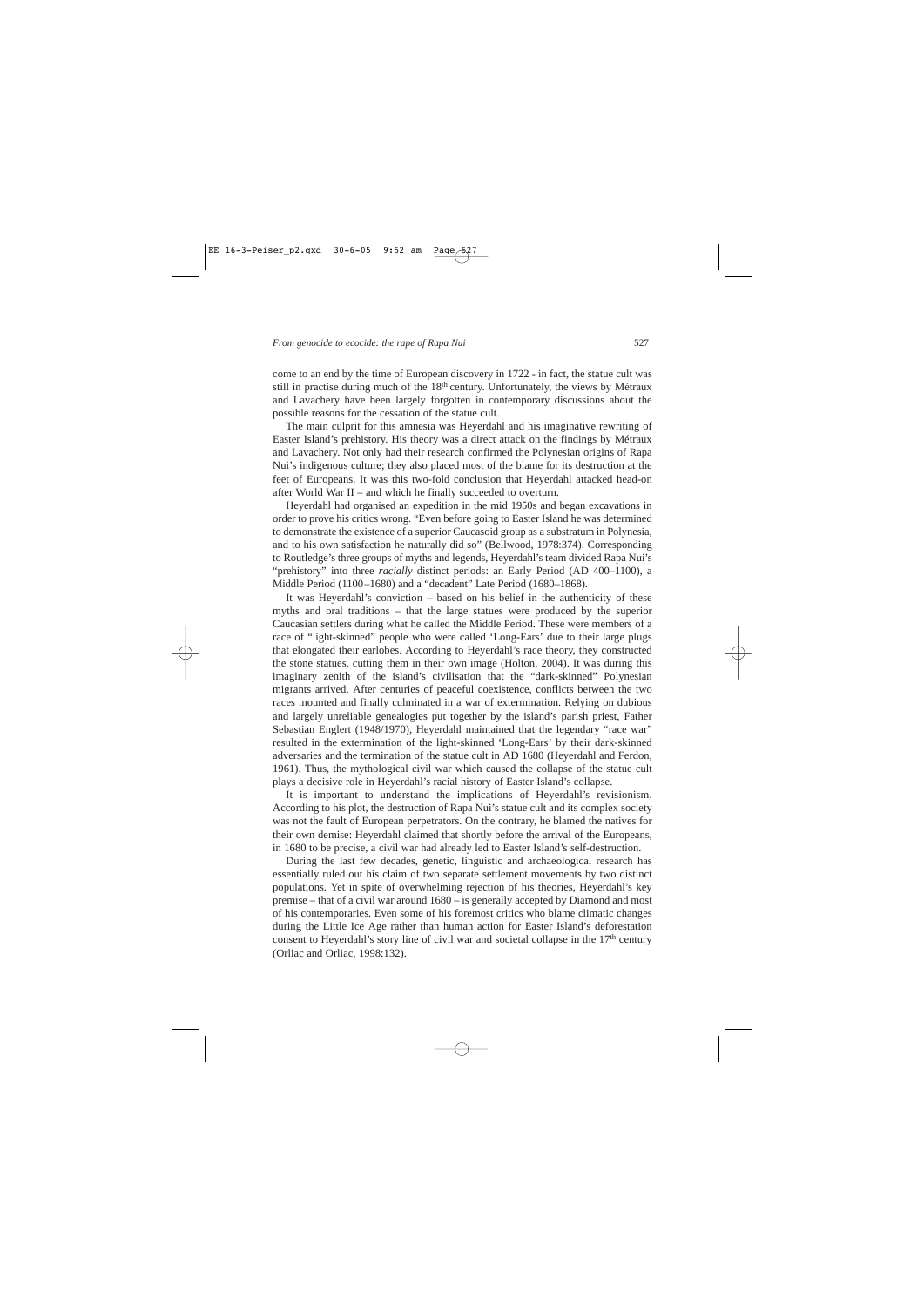Diamond also seems prepared to accept Heyerdahl's erroneous dating of these mythological events. Oral traditions allege that a major battle between the Long-Ears and the Short-Ears took place shortly after the island's original settlement at the so-called Poike Ditch, a series of trenches of natural or human origin. Heyerdahl's expedition in 1955 discovered what appeared to be a 'burned' zone. Charcoal remains found in this location were radiocarbon-dated and yielded a date of AD 1676 +/− 100. It was decided that this piece of evidence was confirmation of the reality of the "war of extermination" and that it must have happened in 1680. Hence, Edwin Ferdon, a member of Heyerdahls' expedition, concluded: "The AD 1680 date, dividing the Middle from the Late Period, is based upon the C-14 date obtained from the large charcoal deposit in the Poike Ditch. This carbon is believed to be the remains of the great fire made during the battle that legend says took place here" (Ferdon, 1961:527).

While oral tradition had located this mythical event at the very beginning of the island's history, Heyerdahl now moved it to its very end, just before its rediscovery by Roggeveen. Easter Island's history was rewritten accordingly. For Heyerdahl, AD 1680 was a scientifically significant date, providing unambiguous evidence which seemed to confirm what he had believed all along: "The Late Period, a decadent phase, begins with the great Poike ditch fire and the abrupt cessation of statuary carving at Rana Raraku" (Heyerdahl, 1961:497). But was the charcoal really proof of warfare? Wasn't it just a piece of burned wood, perhaps entirely unconnected to any historical event?

The clue to Diamond's reconstruction of civil war and societal collapse is found here: it is based on Heyerdahl's creative dating and its speculative correlation. Subsequent research revealed that neither the "burned zone" nor the tentative dates could be confirmed. "More recent excavations in the ditch uncovered only root and vegetable moulds and a tree hole with charcoal […] which gave a radiocarbon date in the eleventh century AD, which seems to cast the gravest doubt on this 'ditch' having been involved in a battle of the type and date mentioned in the traditions" (Flenley and Bahn, 2003:153/54).

In other words, the very foundation of Heyerdahl's civil war and societal breakdown in 1680 has been comprehensively debunked. Notwithstanding this rejection, the modern myth of a 17<sup>th</sup> century civil war between indigenous tribes and societal collapse before the arrival of the first Europeans remains an almost universally accepted core belief among Easter Island historians and researchers.

But there are more reasons to doubt Diamond's claims. His reconstruction of events also contradicts more reliable historical accounts. Métraux (1957) recorded many oral histories of tribal warfare. These accounts demonstrate that the fighting which engulfed the island occurred in the *aftermath* of European contact. After all, Easter Island's statues were still standing in 1722. What is not entirely clear, however, is whether these vague and predominantly fickle accounts refer to inter-tribal conflicts among the indigenous population, or whether they also include reflections of the historically documented battles with European whalers and slave-traders.

Be that as it may, in view of the evidence that confirms a post-European date for the end of the statue cult, some new light should be shed on the traditions regarding the 'legendary' extermination of the Long-Ears. After all, this saga was fundamentally an attempt to explain the disappearance of a large section of Rapa Nui's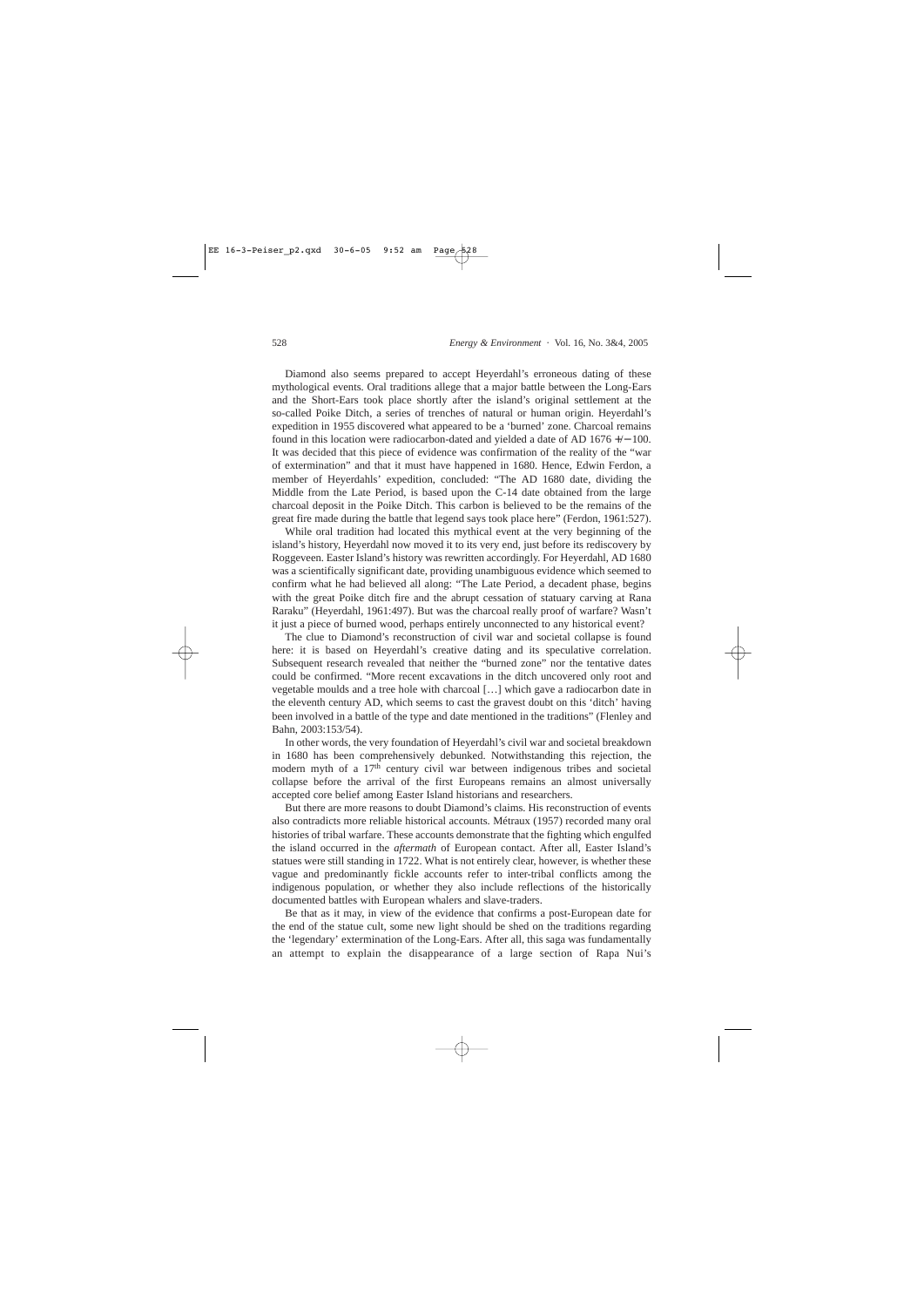indigenous population. Evidently, there was a recollection that they were wiped out by their enemies. The question is: could this tradition reflect real events that actually happened to the historical 'Long-Ears' in the not so distant past? Métraux (1957:228) seems to hint at a genocidal explanation when he contrasts the legendary date of the stories with real, historical events:

The historical conclusions drawn from this tale are disconcerting when we recall that the 'Long-Ears', so brutally exterminated by their rivals in the seventeenth century, were seen and described by voyagers in the eighteenth and nineteenth centuries. For at this time all the Easter Islanders had long ears, if by this is meant that they deformed the lobe of the ear so as to insert heavy ornaments.

According to Métraux, the last 'long-eared' Easter Islander perished in the nineteenth century – together with the last remnants of a once brilliant civilisation. Evidently, the Long-Ears were not exterminated as a result of a mythical civil war but due to the atrocities committed by Europeans.

Diamond also employs archaeological evidence for his claim of the pre-European date of civil war and societal collapse. He refers to obsidian points (*mataa*) as indicators of increased fighting as a result of environmental degradation. Their exact dating, however, remains ambiguous. Bahn and Flenley (1992:165) point out that these spear points only "proliferated in the 18<sup>th</sup> and 19<sup>th</sup> centuries when they became the commonest artefact on the island".

The implications of archaeological evidence thus contradict Diamond's argument that the collapse occurred prior to Easter's traumatic collision with European visitors and attackers. Rainbird (2002:446) emphasises: "It thus appears from the evidence presented by Bahn and Flenley themselves that the majority of the major indicators of apparent competition, warfare, and social disarray, apparently caused by islander-induced ecodisaster, dates to the decades and centuries following initial European visits."

Diamond's speculations regarding population pressure and the lack of an escape valve appear equally implausible. As long as canoes were available, emigration from the island was not only possible; it must have been a near certainty imposed by victorious tribes or a chance for young men to demonstrate their courage. After all, maritime expansion had occurred throughout Polynesia. In short, population pressure would not necessarily lead to civil war.

Nor is there any solid evidence for any population pressure or  $pre-19<sup>th</sup>$  century population crash. In fact, some of the most fertile areas with the best water supply (in close proximity to the large fresh-water late of the Rano Kau crater) were never used or indeed needed for agriculture (McCoy, 1976:154); they never saw any permanent habitation, a fact that is at odds with Diamond's claim of overpopulation, soil erosion or diminished crop yields.

Easter Island presents a problem because the case for demographic decline caused by anthropogenic environmental devastation is insufficiently documented at critical points. […] All estimates of the peak size of the prehistoric population are entirely speculative; it may never have exceeded the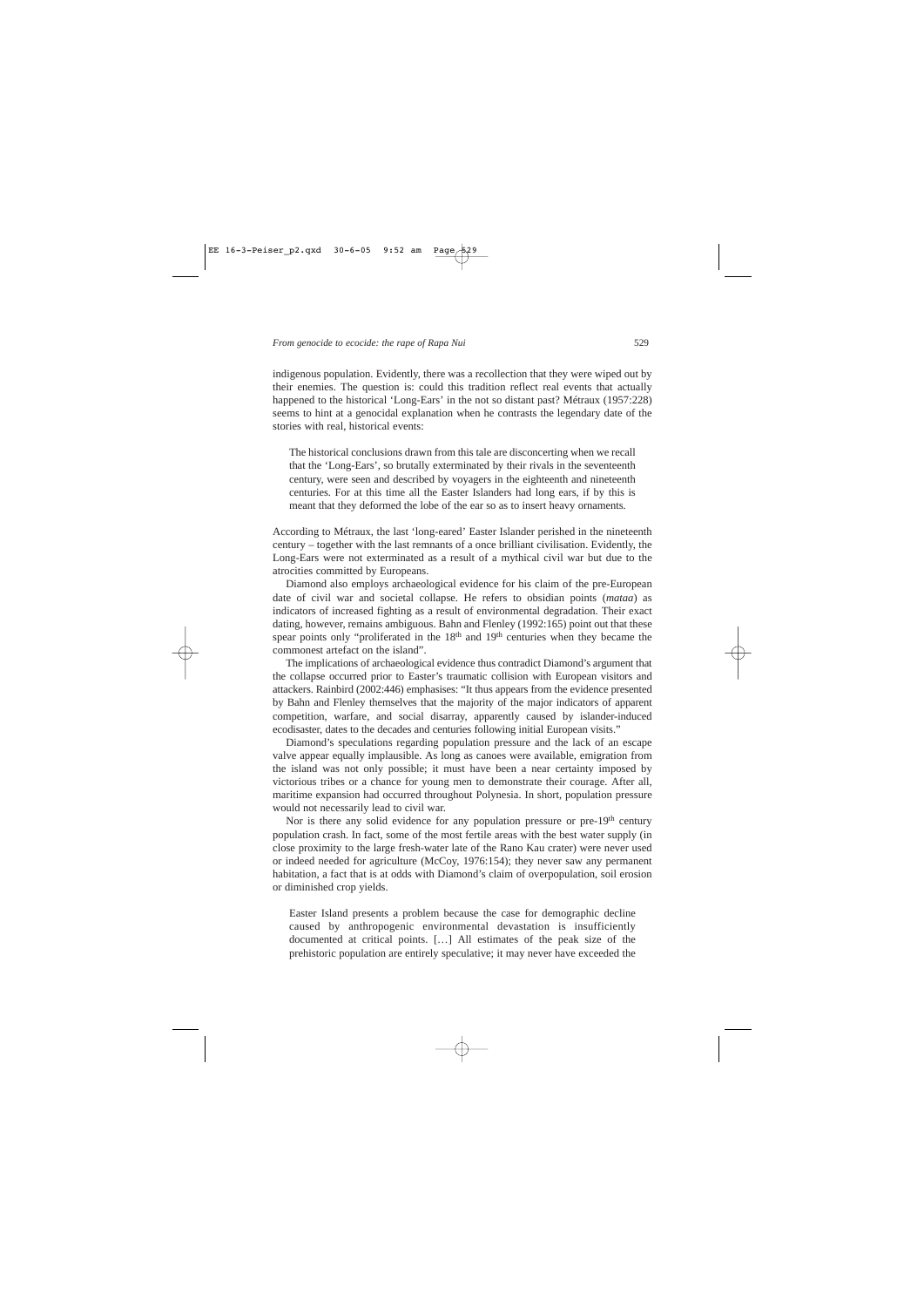2000–3000 that can be estimated from early historical records. Warfare was endemic on most Polynesian islands and does not indicate demographic collapse. (Anderson, 2002:382)

So, is there any compelling evidence for Diamond's belief in extensive and prevalent warfare before the onset of the European disaster? In contrast to Diamond's claims, osteological data (i.e. bone pathology and osteometric data from human skeletons) found on Easter Island show no palpable evidence of widespread or chronic civil war:

The impression given by folklore and sporadic historical documentation is of chronic, lethal warfare during the late prehistoric and early historic periods. Based on the osteological evidence, this assessment is somewhat misleading. Fractures indicative of cranial trauma are fairly common, and examples of fatal injuries are evident; however, most skeletal injuries appear to have been nonlethal. Few fatalities were directly attributable to violence. The physical evidence suggests that the frequency of warfare and lethal events was exaggerated in folklore, presumably because of its horrific results and importance in the daily lives of participants. (Owsley *et al.,* 1994:)

In brief, there is little if any archaeological evidence for pre-European civil war or societal collapse. On the other hand, there is forceful evidence to suggest that the natives' recollections of warfare and violent conflict most likely belong to the hostilities in the wake of European attacks on the island. They may conceivably be linked to tribal conflicts that resulted from societal breakdown and the apparent transfer of foreign populations which occurred in the 1860s. Whatever the case may be, Heyerdahl's erroneous dating of a mythological civil war to the year 1680 forms a cornerstone of Diamond's narrative of Easter Island's self-destruction, without which there is no solid evidence for either civil war or societal collapse.

# **"A HOLOCAUST OF INTERNECINE WARFARE AND CANNIBALISM"?**

Given Diamond's self-declared ecological commitment, it is not surprising to find that his views on what he has called Easter Island's self-inflicted "holocaust" were fully formed long before he started to study the island's history in any great detail. The blueprint for *"Collapse"* and its key thesis of 'ecological suicide' goes back to his first bestseller, published in 1991 under the Gibbon-esque title *"The Rise and Fall of the Third Chimpanzee"* (Diamond, 1991). On one page, and without much elaboration, Diamond asserted that Easter Island's "society collapsed in a holocaust of internecine warfare and cannibalism" as a result of deforestation and soil erosion.

In *Collapse,* Diamond attempts to buttress this core premise with reference to selective data and arguments. Failing to assess many of the contentious issues in an even-handed and impartial manner, he approaches scientific problems from the standpoint of an environmental campaigner and inevitably arrives at flawed conclusions.

This deficiency in scrutiny and critical analysis is particularly apparent in his treatment of alleged cannibalism among Easter Island's indigenous population.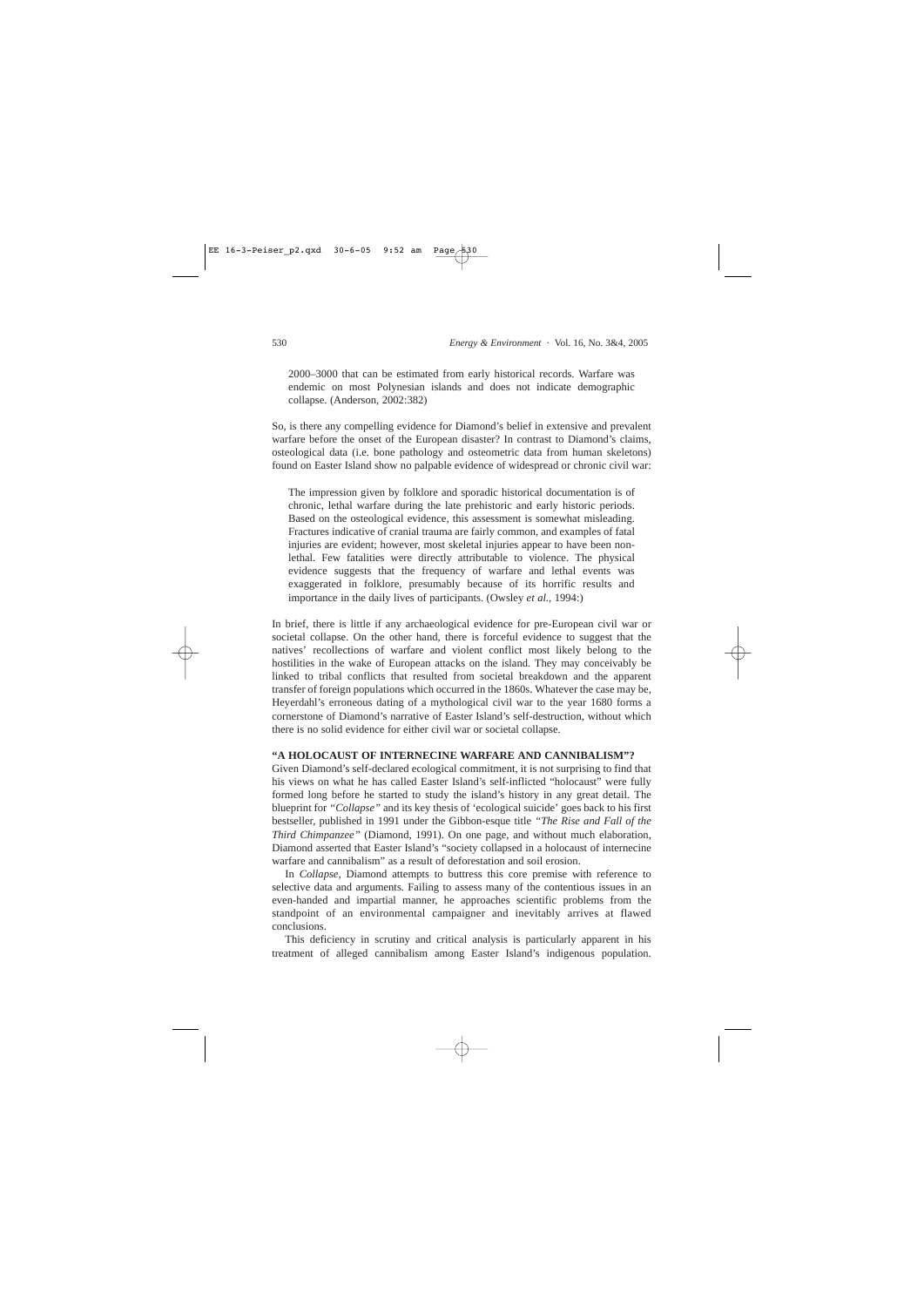They also turned to the largest remaining meat source available: humans, whose bones became common in late Easter Island garbage heaps. Oral traditions of the islanders are rife with cannibalism; the most inflammatory taunt that could be snarled at an enemy was "The flesh of your mother sticks between my teeth." (Diamond, 1995)

Throughout his writings, Diamond seems obsessed with what Arens (1979) calls the *Man-Eating Myth,* a gullible belief unsupported by any empirical evidence. Just as his certainty in the folklore of pre-European civil war and collapse is based on his confidence in myth and legend, Diamond's fascination with the island's "holocaust of cannibalism" relates to his acceptance of unreliable sources.

A closer examination of his claims reveals that the accusation of "cannibalism" was a European fabrication invented during a time when European whalers and raiders repeatedly attacked the island's population. The allegation first surfaced in 1845 in a report in the French journal *L'univers*. According to the sensationalist tabloid-style story, the young commander of a French vessel that had landed on Easter Island fortuitously "escaped being the victim of cannibals…. Mr Olliver was brought back on board; his whole body was covered with wounds. He had, on various parts of his body, the teeth marks of these cruel islanders, who had begun to eat him alive" (Fischer, 1992: 73).

Most researchers concur that this horror-story is most likely a hoax, "one of the most ridiculous yarns ever spun about the island" (Bahn, 1997), in short the fictional fantasy of mid-nineteen century European bigotry. Nevertheless, the anecdote appears to have had a significant impact on the French missionaries who were the first Europeans to settle on the island about 20 years after the reported incident. It is from their reports and allegations that we hear about the practice of cannibalism among the natives. More importantly, the French missionaries invoke the traditional claim that cannibalism was rampant among Easter's population until the introduction of Christianity (Métraux, 1940:150).

The mere fact that some converts to Christianity later accused their pagan ancestors of engaging in cannibalism can hardly be taken as adequate evidence for the practices. After all, the converts had absorbed the new creed and its teachings which inevitably tainted their views of the 'detestable' past of their pagan culture. What is more, admitting to cannibalism may have played an important part of the 'dialogue' with their European masters, perhaps as a "weapon of terror, one of the few weapons they possessed in an unequal contest" (Hulme, 1998: 23).

Bahn (1997), who has critically evaluated the missionaries' dubious reports of alleged cannibalism, points out that "it is certainly noteworthy that none of the early European visitors *before* the missionaries ever alluded to the practice." Most importantly, the first scientific exploration of the island in 1914 confirmed that the indigenous population vehemently denied that they (or their 'fathers') had ever been cannibals (Routledge, 1919).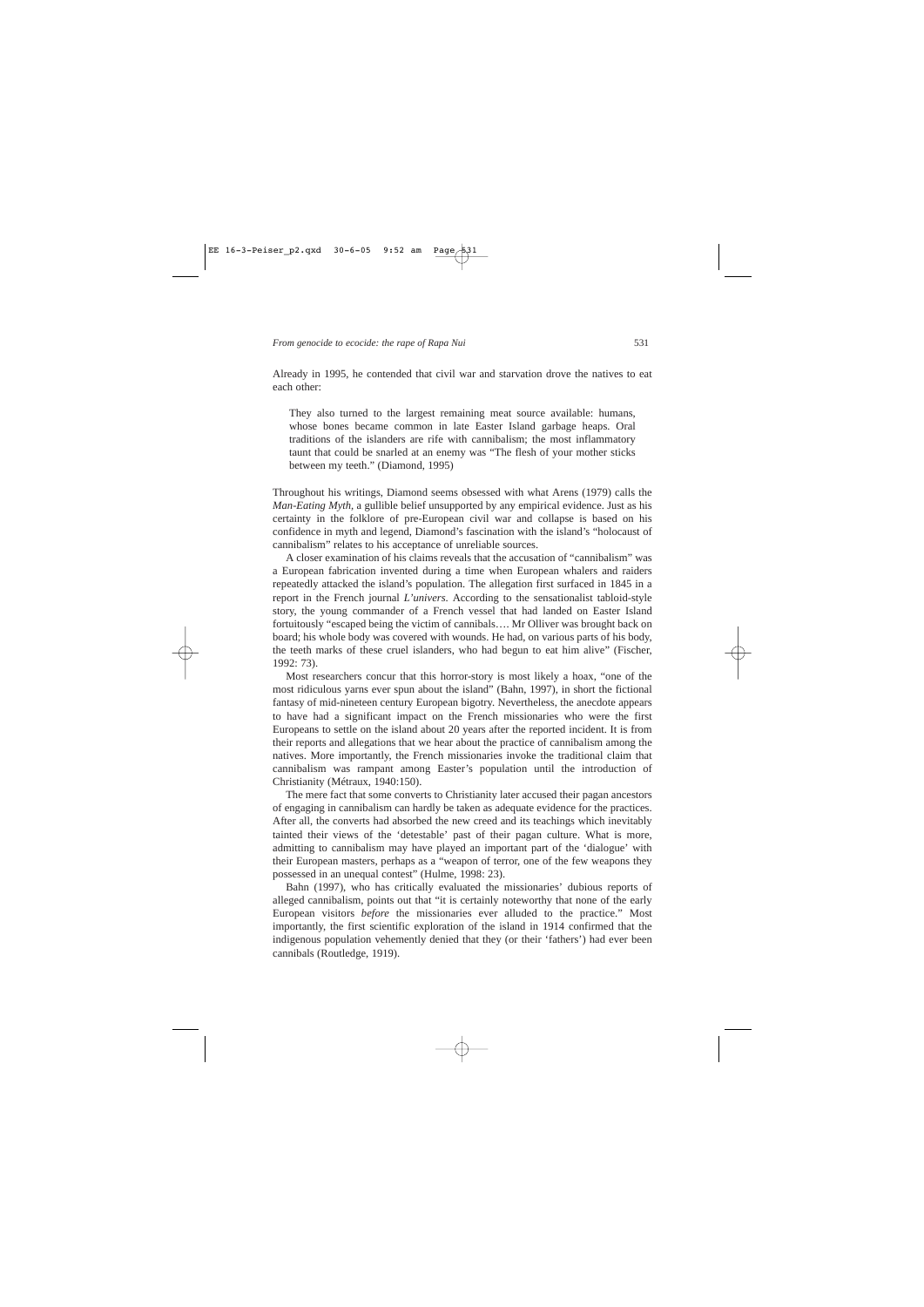Despite the lack of any empirical evidence and notwithstanding prevalent scepticism, Diamond bolsters his allegation of cannibalism because it reinforces his horror-scenario of an ecological 'holocaust'. Contemporary ethnographical research, however, has confirmed that there is hardly any tangible evidence for the existence of cannibalism (other than individual) "anywhere, in any period" (Flenley and Bahn, 2003:157). Given the extreme rarity of cannibalism 'anywhere, in any period', the so-called 'oral traditions' shaped by European missionaries and their converts about its practice on Easter Island should be discarded once and for all.

## **REAL COLLAPSE: EASTER ISLAND'S FORGOTTEN GENOCIDE**

The slave raids during the 1860s and the enforced population transfers of the 1870s had a crushing impact on Easter Island. They decimated the island's population and shattered its culture. Despite hundreds of books and thousands of papers on the 'mysteries' of Easter Island, this genocide which wiped out Rapa Nui's civilisation has been largely ignored. As a matter of fact, nobody to date has written a detailed history of these traumatic events.

The striking lack of research into *actual* European atrocities contrasts noticeably with the fixation of most researchers on *hypothesised* ecological 'suicide' which is squarely blamed on the self-destructive actions of the natives themselves. As a result, our knowledge about the exact number, gravity and detrimental consequences of the more than 50 European incursions on Easter Island during the  $19<sup>th</sup>$  century remains extremely incomplete. We don't even know whether the island's population – before it crashed in the 1860s and 70s – stood at 3,000, 5,000 or as high as 20,000, a dubiously high estimate provided by A.A. Salmon who was the first to take a population census in 1886 (Thomson, 1891:460).

What is undisputed, however, is that as a result of the series of slave raids, the subsequent small pox pandemics and numerous population transfers of the 1860s and '70s, the population was chopped down to a mere 100-odd survivors in 1877.

Between the first European contact in 1722 and the beginning of the Peruvian slave raids in 1862, some 53 European vessels called at Easter Island (McCall, 1976). Most probably, other ships visited the island without our knowledge. What attracted these ships? "The greatest resources of the island were the people themselves, whom the Europeans viewed as sources of labor and, in the case of women, sexual satisfaction" (Owsley, 1994:163). Sporadically, whaling ships also abducted islanders to replace or supplement crew members. Given what we know about the often violent assaults of early visitors, whalers and the raids of slave traders on the native population, it is likely that many atrocities went unrecorded. From what little we do know, an appalling picture of indisputable genocide and ecocide emerges. Murder, rape, mass deportation and repeated attempts to destroy the island's environment characterised the poignant history of Rapa Nui during much of the 19<sup>th</sup> century (Owsley, 1994; Maziere, 1969).

The year 1805 saw the first in a series of slave-raids when the captain of the New-London Schooner Nancy landed on Easter Island with the intention of kidnapping labour slaves. After a bloody battle with the natives, the crew managed to abduct 12 native men and 10 women (the exact numbers of those killed and deported are unknown). Between 1815 and 1825, three further traumatic encounters with intruders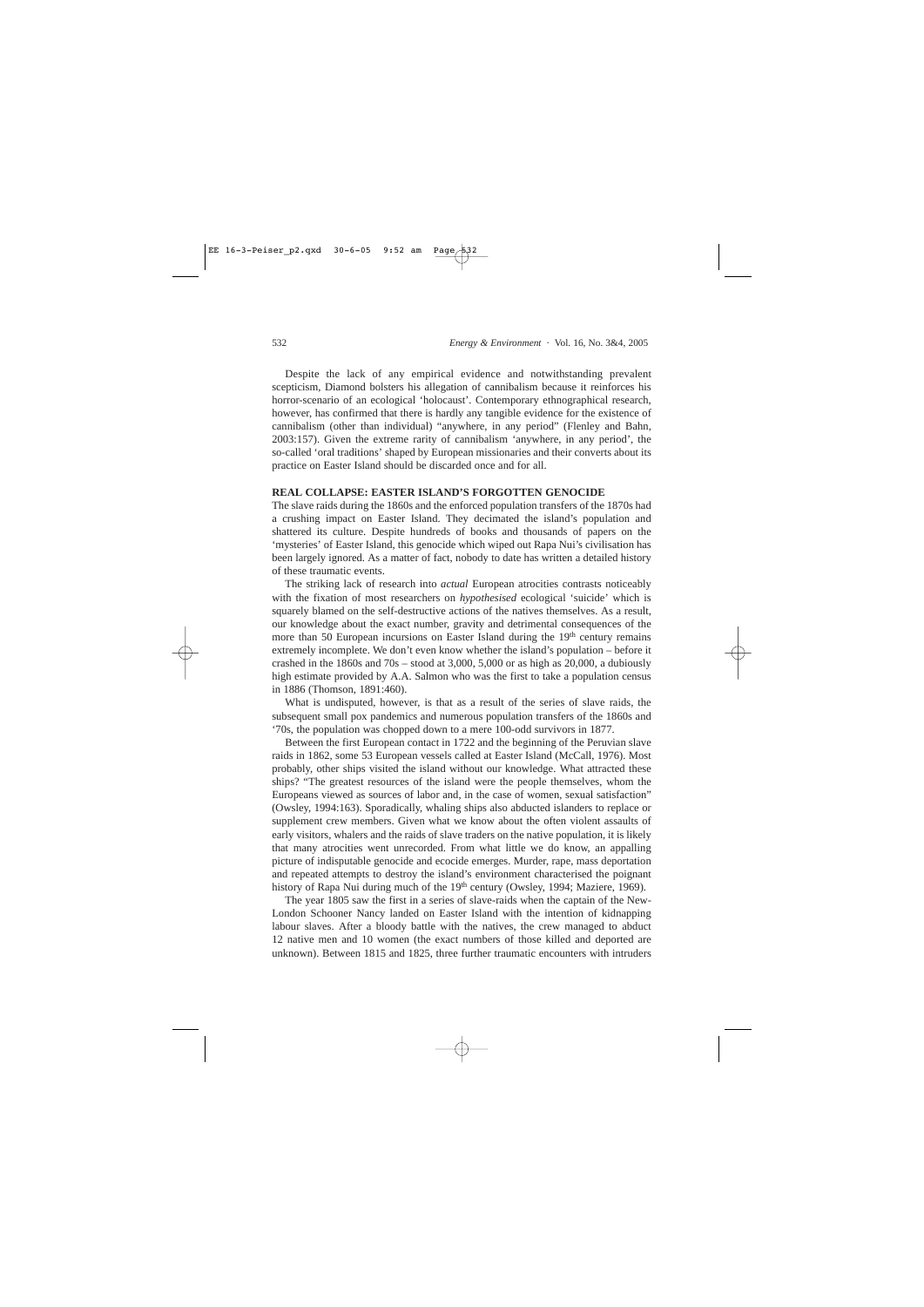and slave-raiders resulted in battles and warfare-like conflicts between Europeans and natives. According to some ship logs and accounts of sailors, Rapa Nuians drove back European visitors on a number of occasions by attacking and repelling them. Given these recurring and war-like skirmishes (which also included the premeditated kidnapping and rape of women), it is probable that some of the oral tradition of tribal conflict and warfare may reflect also these traumatic clashes, many of which led to heavy casualties among the native defenders. By the 1830s, whalers reported that sexually-transmitted diseases had become a chronic peril on Easter Island (Routledge, 1919).

In October 1862, two marauding ships landed on Easter Island in search for slave labourers. The crew seized and captured 150 natives and transferred them to Peru where they were sold as slaves for an average price of \$300 (Englert, 1948/1970). Between December 1862 and March 1863, an estimated 1,000–1,400 native people (the actual number is unknown) were captured and deported by Peruvian and Spanish slave-raiders (Thomson, 1891:460; Owsley *et al.,* 1994). Among them were King Kamakoi and his son. It is believed (but by no means certain) that almost 90% died in the following weeks and months of diseases and maltreatment. Due to international protests, Peru repatriated around one hundred Polynesians who had survived the horrors of slave labour, although some of those selected for repatriation probably originated from other Polynesian islands (a policy that was not unusual at the time in order to instigate tribal conflicts and confusion). According to some later accounts, 100 or so slave labourers were shipped back to Easter Island, but most of them died on their way from smallpox.

Only fifteen regained the island, to the greatest misfortune of the population that had been left behind; shortly after their return, smallpox, the germs of which they had brought with them, broke out and transformed the island into a vast charnelhouse. Since there were too many corpses to bury in the family mausoleums, they were thrown down clefts in the rock or dragged into underground tunnels. […] Civil war added their toll to the havoc wrought by this murderous epidemic. The social order had been undermined, the fields were left without owners, and people fought for possession of them. Then there was famine. The population fell to about six hundred. The majority of members of the priestly class disappeared, taking with them the secrets of the past. The following year, when the first missionaries settled on the island, they found a culture in its death throes: the religious and social system had been destroyed and a leaden apathy weighed down the survivors from these disasters. (Métraux, 1957, 47)

With the deportation and deaths of the hereditary tribal and community leaders, the social and religious system disintegrated. The old social order of Easter Island had been entirely destroyed. Internal strife and tribal fighting that occurred when relatives of deported and dead islanders clashed over their property and land rights in 1863 and 1864 finally led to societal collapse and starvation. Much of Rapa Nui's traditions of internal violence and warfare that were collected, infered and construed many decades and generations later by European researchers are most plausibly collective reflections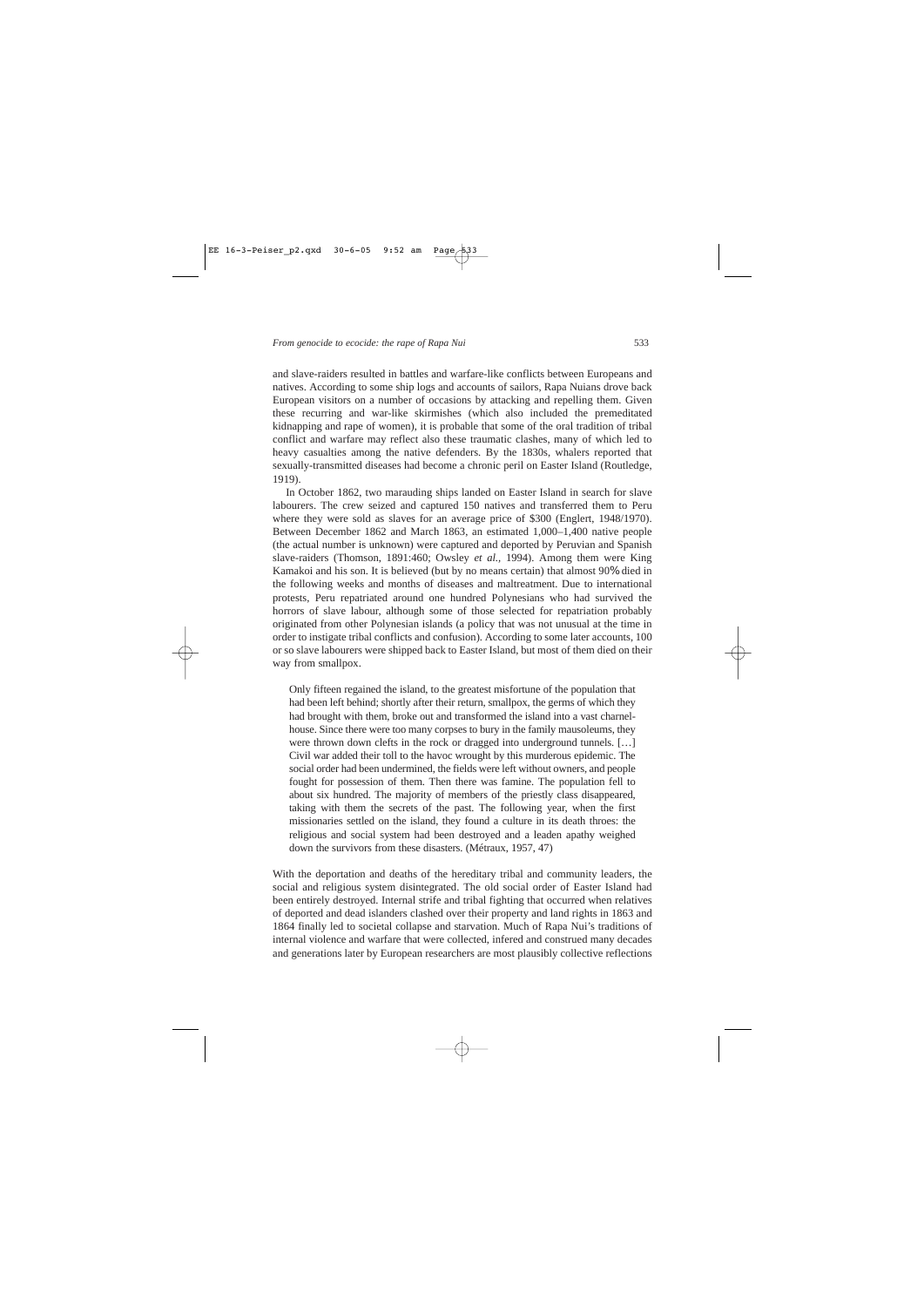and individual recollections of *these* extremely traumatic clashes – and not accounts of some mythical events many hundreds of years earlier.

As if this cataclysmic population crash and the collapse of Rapa Nui's society wasn't enough, renewed slave-raids on the survivors commenced in the 1870s. These attacks resulted in brutal conflict with shootings and casualties and culminated in a genuine ecocide. In a deliberate attempt to empty Rapa Nui of its last remnants of indigenous population, two European traders, J.B. Dutroux-Bornier and J. Brander, agreed to remove the entire remaining population to Tahiti. Their houses were burnt and destroyed. "After burning the natives' huts, Dutroux-Bornier had all their sweet potatoes pulled out of the ground three times, to facilitate the persuasion of the starving natives who had thus little hope of surviving on their own island" (Heyerdahl and Ferdon, 1961:76).

By 1877, the annihilation of Rapa Nui's civilisation was practically complete: most of those who had survived the atrocities, pandemics and ecocide were transported to Tahiti, leaving behind just one-hundred odd natives. Ten years later, after Chile officially annexed the island in 1888, the few survivors of Rapa Nui's forgotten genocide were forced into a detention centre in the village of Hangaro, a camp where they were kept confined under the most appalling conditions for nearly 100 years:

It was surrounded by a barbed-wire enclosure with two gates in it, and no one was allowed to pass through them without the permission of the Chilean military leader. At six in the afternoon these gates were locked…These regulations have remained almost unchanged…In 1964, 1,000 surviving Easter islanders [were] living in the most unbelievable wretchedness and lack of freedom. (Maziere, 1969: 35)

The physical destruction of one of mankind's most illustrious civilisations and its people occurred during much of the  $19<sup>th</sup>$  and  $20<sup>th</sup>$  centuries. These atrocities took place in the open. They were witnessed, recorded and decried by many observers. Yet the disappearance of Rapa Nui's civilisation has generated a myriad of bizarre theories and wild speculations, most of which focus on what is often regarded as its "mysterious" culture and its "puzzling" downfall. The real mystery of Easter Island, however, is not its collapse. It is why distinguished scientists feel compelled to concoct a story of ecological suicide when the actual perpetrators of the civilisation's deliberate destruction are well known and were identified long ago.

# **CONCLUSION**

Throughout his writings, Diamond maintains that he is reasonably hopeful about the future of humanity. Nevertheless, he does not hesitate to foretell environmental calamity and societal breakdown in the most unhinged imagery: "By the time my young sons reach retirement age, half the world's species will be extinct, the air radioactive, and the seas polluted with oil … I have no doubt that any humans still alive in the radioactive soup of the Twenty-second Century will write equally nostalgically about our own era" (Diamond, 1991:285).

It is this profound anxiety about the future and its impact on the environment that stirs Diamond's writings and imagination. Regrettably, his eagerness to forestall doom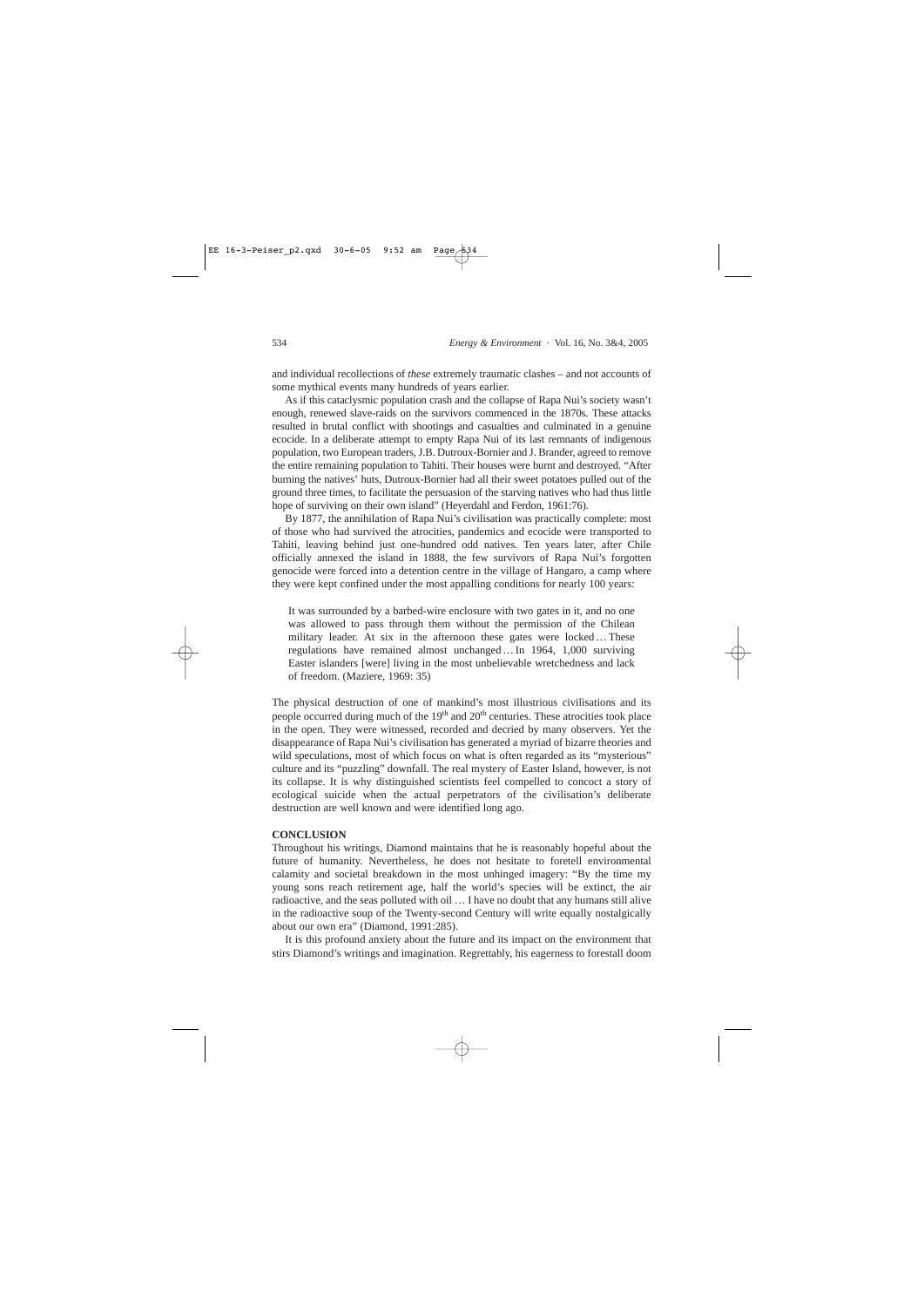often clouds his ability to assess historical and archaeological evidence in an impartial, even-handed approach. This fixation bears a striking resemblance to other authors who have tried to apply other standardised theoretical models to Easter Island history.

In a powerful critique of the methods applied by Heyerdahl and a number of other authors, Bahn has highlighted a fundamental problem of contemporary research on Easter Island: "The authors make their assumptions. They then look for evidence, pick out the bits they like, ignore the bits that don't fit, and finally proclaim that their assumptions have been vindicated" (Bahn, 1990:24). A similar criticism can be made of Diamond's eco-biased approach to the question of Rapa Nui's collapse.

In many ways, Diamond's methodological approach suffers from a manifest lack of scientific scrutiny. Instead of carefully weighing up and critically assessing the quality, authenticity and reliability of the data he employs to support his arguments, he consistently selects only the data and interpretations that seem to confirm his conviction that Easter Island self-destructed. Within science, this method is generally known as *Confirmation Bias,* an often inadvertent mental process among researchers "which refers to a type of selective thinking whereby one tends to notice and to look for what confirms one's beliefs, and to ignore, not look for, or undervalue the relevance of what contradicts one's beliefs" (Carroll, 2003).

There can be little doubt that on a number of occasions indigenous populations have destroyed animal species and seriously degraded parts of their habitats. Thus, my criticism of Diamond's eco-pessimism does not rest on an unjustifiable belief in what he calls the "Rousseau-esque fantasy" of the 'ecological noble Savage' (Ellingson, 2001). The fundamental flaw in his treatment of Easter Island is that he approaches the problems of its evolution and history with the zeal of an environmental campaigner, and not with the dispassionate detachment of a scientist. He is too much inclined to employ his historical reconstructions as a tool for the environmental agenda and subordinates much of his analysis to moralistic and preconceived intentions.

According to Diamond (1991), the attack on what he calls the "progressive party line" seeks to "demolish another sacred belief: that human history over the last million years has been a long tale of progress". Instead of the old mantra of preordained advancement and perfection, the progressive dogmatism he admits he grew up with, Diamond claims to have uncovered a new principle: that human history has been beset with self-inflicted environmental disasters, ecological degradation and cultural degeneration. For an author who famously claimed to have turned history into a science, it is quite remarkable to see a complete lack of awareness about the fact that his brand of 'eco-pessimism' has deep historical roots (Herman, 1997).

*Collapse* is perhaps the prime upshot of the amalgamation of environmental determinism and cultural pessimism in the social sciences. It epitomises a new and burgeoning doctrine expounded largely by disillusioned left-wingers and former Marxist intellectuals. In place of the old creed of class warfare and socio-economic driving forces that used to explain every single development under the sun, environmental determinism essentially applies the same one-sided rigidity to historical events and societal evolution (Peiser, 2003).

As a final point, I would argue that Easter Island is a poor example for a morality tale about environmental degradation. Easter Island's tragic experience is not a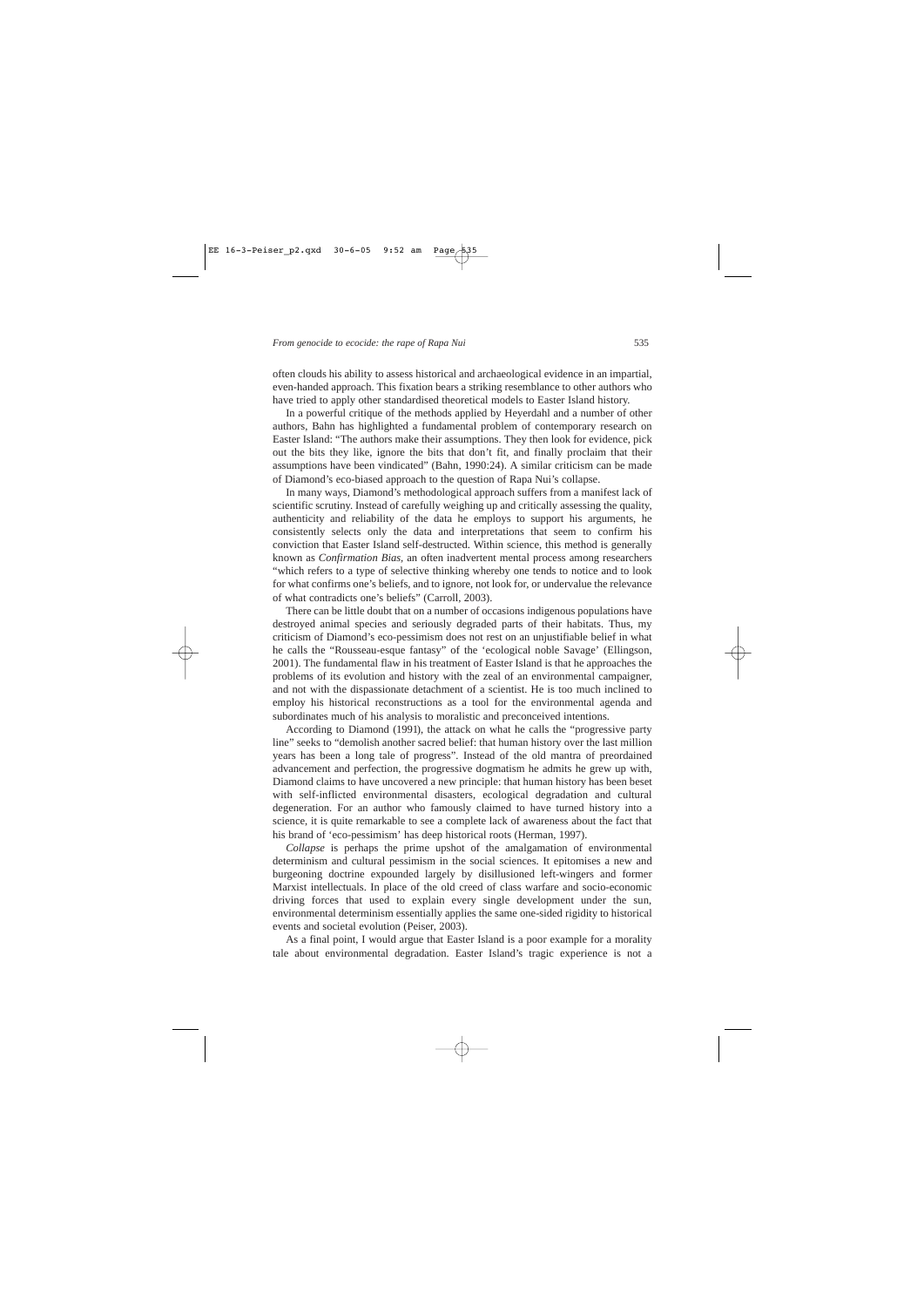metaphor for the entire Earth. The extreme isolation of Rapa Nui is an exception even among islands, and does not constitute the ordinary problems of the humanenvironment interface. Yet in spite of exceptionally challenging conditions, the indigenous population chose to survive – and they did. They tackled the problems of a difficult and challenging environment which both geography and their own actions forced upon them. They successfully adapted to changing circumstances and did not show any signs of terminal decline when they were discovered by Europeans in 1722.

There is no reason to believe that its civilisation could not have adapted and survived (in a modified form) to an environment devoid of large timber. What they could not endure, however, and what most of them did not survive, was something altogether different: the systematic destruction of their society, their people and their culture. Diamond has chosen to close his eyes to the real culprits of Rapa Nui's real collapse and annihilation. As Rainbird (2003) aptly concludes: "Whatever may have happened in the past on Easter Island, whatever they did to their island themselves, it totally pales into insignificance compared to the impact that was going to come through Western contact."

# **ACKNOWLEGEMENTS**

I wish to thank the staff of the Anthropological Library at the British Museum's Centre for Anthropology for their invaluable assistance. Paul Rainbird and an anonymous reviewer provided many useful suggestions and corrections. Thanks also to Larissa Price for her research assistance. This paper is dedicated to the heirs of one of the world's most remarkable civilisations and the descendants of one of the modern world's most forgotten genocides.

### **REFERENCES**

Anderson, A. (2002). Faunal collapse, landscape change and settlement history in Remote Oceania. *World Archaeology* 33(3), 375–390.

Arens, (1979). *The Man-Eating Myth: Anthropology and Anthropophagy*. Oxford University Press.

Bahn, P. (1990). Juggling Dates and Swivelling Statues. *Rapa Nui Journal* 4(2): 24.

Bahn, P. and Flenley, J. (1992). *Easter Island, Earth Island*. London: Thams & Hudson.

Behrens, C.F. (1903). Another narrative of Jacob Roggeveen's visit. In: Corney. B.G. (ed.) *The Voyage of Captain Don Felipe Gonzalez to Easter Island in 1770–1.* Cambridge: Hakluyt Society, Appendix 1, 131–137.

Bellwod, P. (1978). *Man's Conquest of the Pacific.* Oxford University Press (1979)

Carroll, R.T. (2003). Confirmation Bias. *The Skeptic's Dictionary* <http://skepdic.com/ confirmbias.html>.

Diamond, J. (1991). *The Rise and Fall of the Third Chimpanzee*. London: Vintage.

Diamond, J. (1995). Easter Island's End, *Discover Magazine,* August 1995 16(8), 63–69.

Diamond, J. (2005). *Collapse: How Societies Choose to Fail or Survive*. London: Allan Lane.

Dransfield, J., Flenley, J.R., King, S.M., Harkness, D.D. and Rapa, S. (1984). A recently extinct palm from Easter Island. *Nature* 312: 750–752.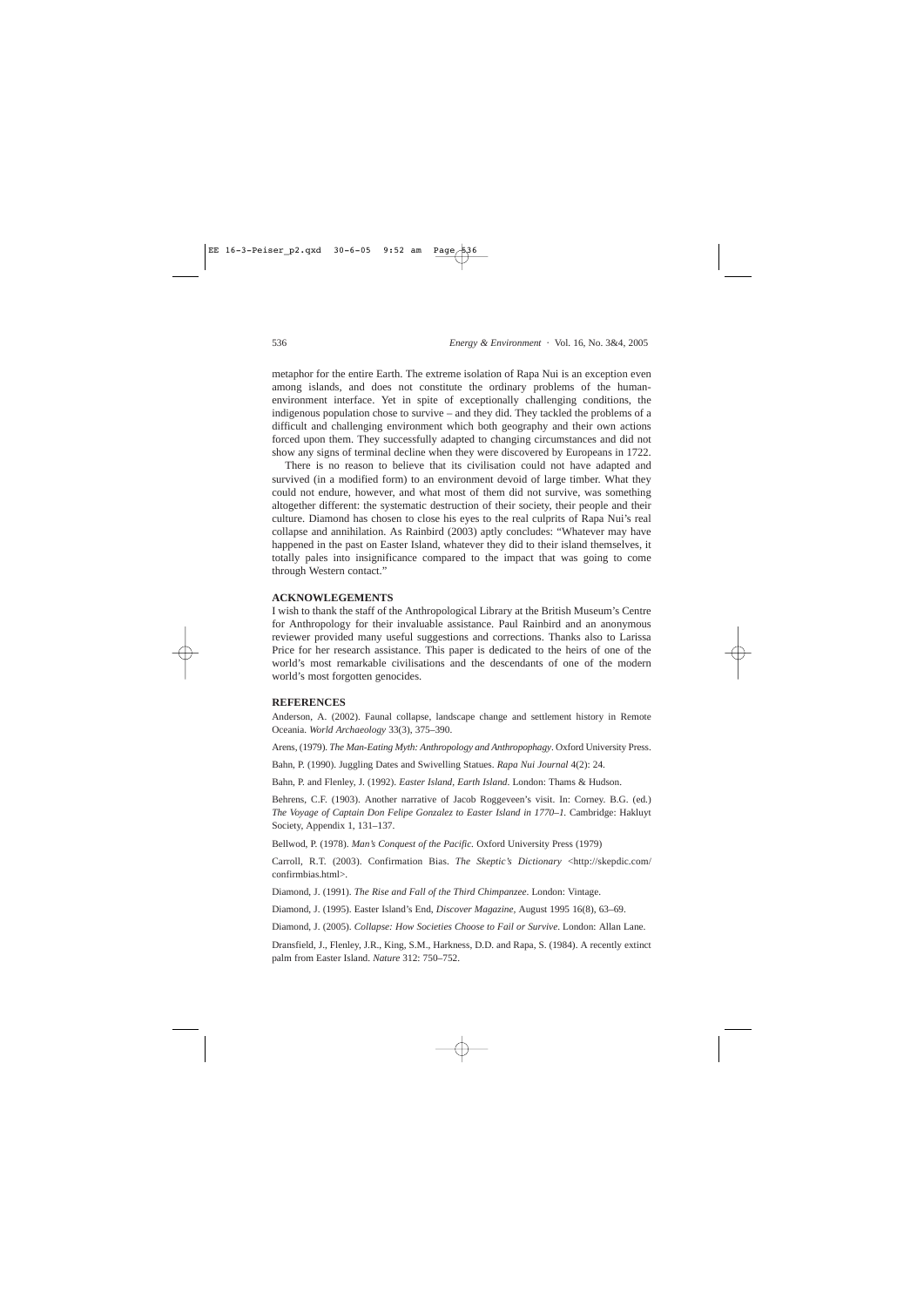Dundas, C.M. (1871). Notice of Easter Island, its inhabitants, antiquities, and colossal statues. Communicated by J. Stuart. Proceedings of the Society of Antiquities of Scotland 8(2), 312–323 [printed in: "The Easter Island Reports of Lt. Colin M Dundas, 1870–71" *Rapa Nui Journal* 14(2), 2000, 37–41.]

Edwards, E., Marchetti, R., Dominichetti, L. and Gonzáles-Ferrán, O. (1996). When the Earth trembled, the statues fell", *Rapa Nui Journal* 19(1), 1–15.

Englert, S. (1970). *Island at the Centre of the World.* New York: Charles Scribner's Sons.

Ellingson, T. (2001). *The Myth of the Noble Savage*. Berkeley: University of California Press.

Ferdon, E.N. (1961). A Summary of the Excavated Record of Easter Island Prehistory. In: Heyerdahl, T. and Ferdon, E.N (ed.). *Archaeology of Easter Island*. London: George Allen and Unwin Ltd.

Finney, B. (1994). The Impact of Late Holocene Climate Change on Polynesia, *Rapa Nui Journal* 8(1), 13–15.

Fischer, S.R. (1992). "At the Teeth of Savages". In *Rapa Nui Journal* 6(4), 72–73.

Flenley, J. (1993). The Palaeoecology of Easter Island, and its ecological disaster. In: S.W. Fischer, (ed.), *Easter Island: Essays in honour of W Mulloy,* Oxbow, Oxford, pp. 27–45.

Flenley, J. (1994). Pollen in Polynesia: the use of palynology to detect human activity in the Pacific islands. In: J.G. Hather (ed.) *Tropical Archaeobotany*. London and New York: Routledge, pp. 202–214.

Flenley, J. New Data and new thoughts about Rapa Nui. In: Stephenson, C.M., Lee, G. and Morin, F.J (eds.) *Easter Island in Pacific Context*. The Easter Island Foundation, pp. 125–128.

Flenley, J. and Bahn, P. (2003). *The Enigmas of Easter Island*. Oxford: Oxford University Press.

Flenley, J. and King, S.M. (1984). Late Quaternary pollen records from Easter Island. *Nature* 307: 47–50.

*Geisler's Easter Island Report: An 1880s Anthropological Account*. Translated by W.S. Ayes and G.S. Ayes. (1995). University of Hawaii at Manoa.

Herman, A. (1997). *The Idea of Decline in Western History*. New York: The Free Press.

Heyerdahl, T. (1950). *The Kon-Tiki Expedition.* London: Allen & Unwin.

Heyerdahl, T. (1952). *American Indians in the Pacific*. London: Allen & Unwin.

Heyerdahl, T. (1958). Aku-Aku. London: Allen & Unwin.

Heyerdahl, T. and Ferdon, E. Jr. (1961). Reports of the Norwegian Archaeological Expedition to Easter Island and the East Pacific. Vol 1: *The Archaeology of Easter Island*. London: Allen & Urwin.

Hunter-Anderson, R. (1998). Human vs climatic impacts at rapa Nui: did the people really cut down all those trees? In: *Easter Island in Pacif Context. South Seas Symposium: Proceedings of the Fourth International Conference on EasterIsland and East Polynesia* (eds. C.M. Stephenson, G. Lee, and F. J. Morin) Easter Island Foundation, pp. 85–99.

Holton, Graham (2004). Heyerdahl's Kon Tiki Theory and the Denial of the Indigenous Past. *Anthropological Forum*, 14(2), pp. 163–181.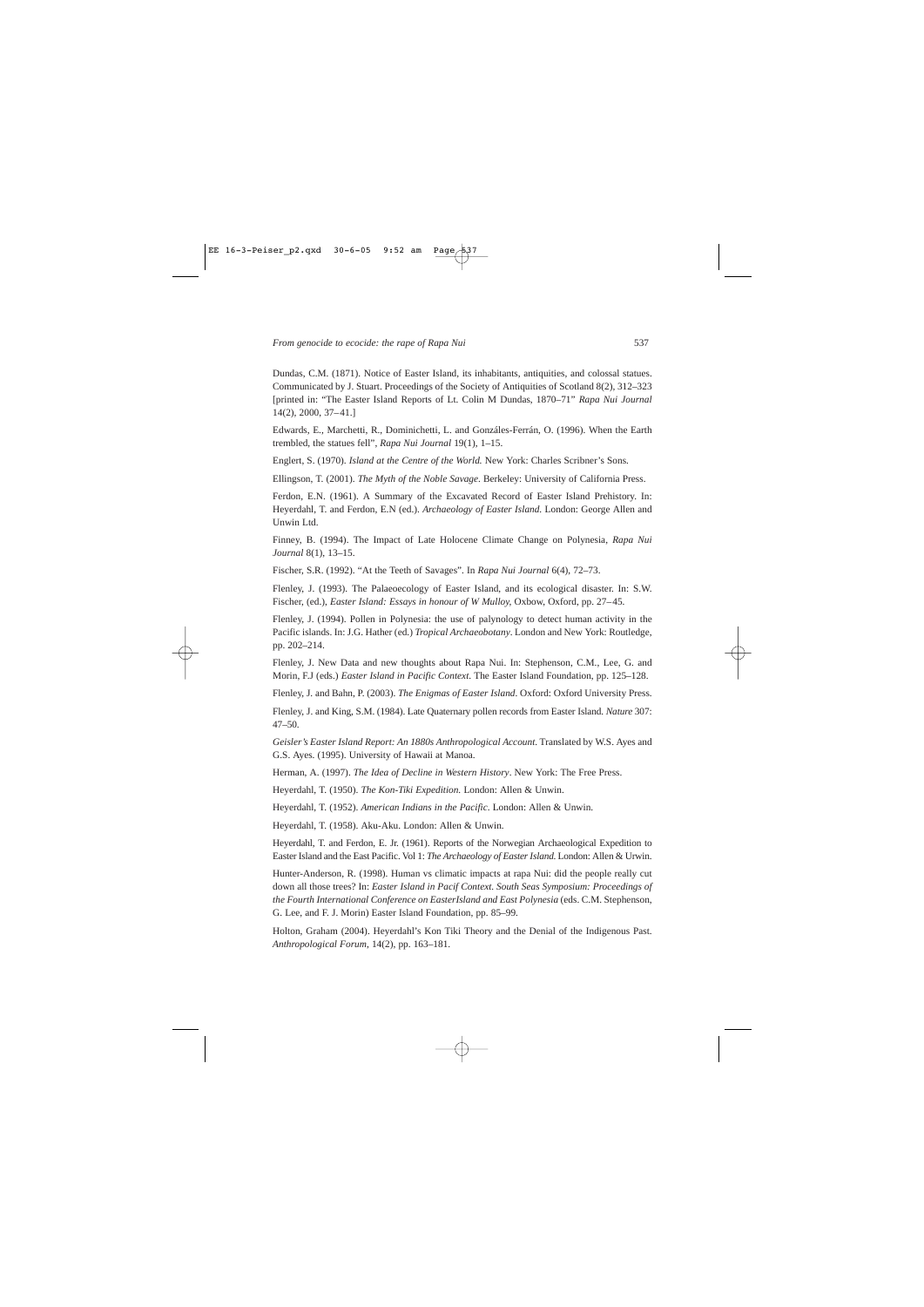Hulme, P. (1998). The cannibal scene, in: Barker, F. Hulme, P. and Iversen, M. (2000). *Cannibalism and the Colonial World*, Cambridge: Cambridge University Press.

King, A.S.M. and Flenley, J.R. (1989). *The Late Quaternary vegetational history of Easter Island*. University of Hull. Miscellaneous Series 31.

Lewis, D. (1972). *We, the Navigators* Canberra: Australian National University Press.

Liller, W. (1995). The Oldest Toromiro in the World. *Rapa Nui Journal* 9(3), 65–68.

May, R. (2005). Under-informed, over here. *The Guardian*, 27 January 2005.

McCall, G. (1976). European impact on Easter Island: response, recruitment and the Polynesian experience in Peru. *Journal of Pacific History* 11, 90–105.

McCall, G. (1997). Riro, Rapu and Rapanui: Refoundations in Easter Island Colonial History. *Rapa Nui Journal* 11(3), 112–122.

MacIntyre, F. (1999). Is humanity suicidal? Are there clues from Rapa Nui? *Rapa Nui Journal* 13(2), 35–41.

McCoy, P.C. (1976). *Easter Island Settlement Patterns in the Late Prehistoric and Protohistoric Periods*. Easter Island Committee.

McCoy, P.C. (1979). Easter Island. In: Jennings, J.D. (ed.) *The Prehistory of Polynesia.* Harvard University Press, pp. 135–166.

Métraux. A. (1940). *Ethnology of Easter Island*. Bulletin 160. Honoloulu: Bishop Museum Press.

Métraux. A. (1957). *Easter Island: A Stone-Age Civilization of the Pacific*. London: Andre Deutsch.

Moorehead, A. (1966). *The Fatal Impact: An Account of the Invasion of the South Pacific 1767–1840*. London: Hamish Hamilton.

Mulloy, W. (1970). A speculative reconstruction of techniques of carving, transporting and erecting Easter Island statues. *Archaeology & Physical Anthropology in Oceania* 5(1), 1–23.

Nunn, P.D. (2001). Ecological crisis or marginal disruptions: the effects of the first humans on Pacific islands. *New Zealand Geographer* 57(2), 11–20.

Nunn, P.D. (2003). Revising ideas about environmental determinism: Human–environment relations in the Pacific Islands. *Asia Pacific Viewpoint*, 44(1), pp. 63–72.

Orliac, C. and Orliac, M. (1998). The Disappearance of Easter Island's Forest: Over-exploitation or Climate Catastrophe? In: Stephenson, C.M., Lee, G. and Morin, F.J. (eds.) *Easter Island in Pacific Context*. The Easter Island Foundation, pp.129–134.

Orliac, C. and Orliac, M. (2000). The woody vegetation of Easter Island between the early  $14<sup>th</sup>$ and the mid 17th centuries AD. In: Stevenphon, C.M. and Ayres, W.S. (eds.) *Easter Island Archaeology and Research on Early Rapanui Culture.* Los Osos: Easter Island Foundation, pp. 211–220.

Owsley, D.W., Gill, G.W., and Ousley, S.D. (1994). Biological Effects of European Contact on Easter Island. In *In the Wake of Contact: Biological Responses to Conquest*, (eds. C.S. Larsen, G.R. Milner), New York: Wiley-Liss, pp. 161–177.